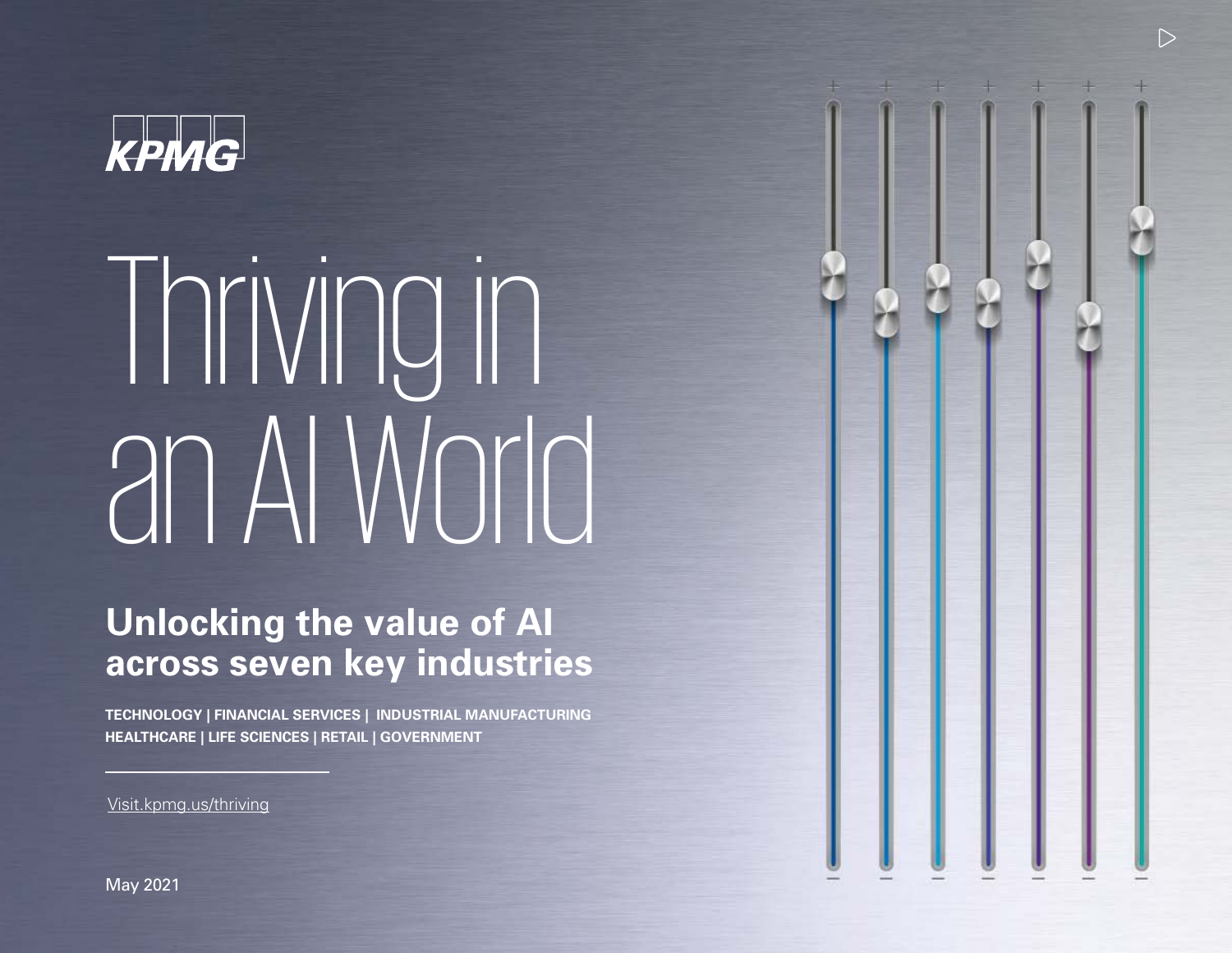## Working through AI whiplash

### **It has been a whirlwind.**

**When COVID-19 upended the world, businesses doubled down on digital transformation and raced ahead using artificial intelligence (AI) to meet new challenges. Now, according to our research, many organizations appear to be experiencing COVID-induced AI whiplash.**

While nearly half of the executives surveyed by KPMG LLP (KPMG) at the start of 2021 say that they are concerned that their overall industry may be moving too fast with AI adoption, nearly all wish their own organization would move even *faster*. Executives also harbor a nagging feeling that everyone else is doing better than they are. Nearly eight in 10 say AI is functional in their organization, and a majority using it say it is delivering value beyond what was promised. Yet threequarters believe the use of AI to help businesses is still more hype than reality, and nearly two-thirds believe the U.S. is trailing other countries in taking advantage of the technology.

### **Impossible contradictions? We see a coherent narrative behind these**

**findings**. Faced with a stark reminder of what is possible with AI—COVID-19 vaccines developed in record time, for example—it is natural for many executives to worry that their own organization may not be keeping pace. And trite as it may seem, it is worth remembering that the grass usually looks greener on the other side.

Executives also may be forgiven for viewing AI as overhyped if, as is too often the case, their organization has taken a piecemeal approach to the technology, proving use cases here and there only to find that scaling them across the enterprise can

be an order of magnitude more challenging. The hurdles can be especially high at organizations that have yet to lay the necessary groundwork for AI, from data mastery to cultural transformation.

**The good news is that AI's promise is nonetheless becoming more real every day.** Forty-three percent of executives say AI is fully functional at scale within their organization, and nearly all are confident AI could help their own industry address its biggest problems. Most are educating their workforces about AI, and the vast majority believe their employees have the skillsets needed for its adoption.

This year's second annual survey was created to help AI leaders across industries and functions see how their counterparts are using AI to solve major industry problems; identify AI-related pain points, risks and challenges by industry; and show where businesses are focusing their AI agendas in 2021 and beyond. Along with these survey insights, we sought to provide pragmatic guidance on the path towards realizing AI's promise.

We believe that promise starts with a comprehensive data strategy; a robust AI platform, infrastructure and data pipeline; and a talented workforce with fullstack AI, digital and related skillsets —or an external partner who can provide those capabilities at scale. It includes employee upskilling. Cultural change. Deep involvement by the business, not just IT. Ethical use of AI, and, as our survey respondents indicate, guidance from the government on how AI will be regulated going forward. Finally, it requires a commitment to a new reality in which speed and innovation are imperatives. Having seen what is possible with AI, we can never return to the pre-COVID-19 pace of AI adoption.

Creekar

**Sreekar Krishna, Ph.D.** National Leader of Artificial Intelligence and Head of Data Engineering, KPMG sreekarkrishna@kpmg.com

**Ellen Campana, Ph.D.** Head of Enterprise Artificial Intelligence, KPMG ellencampana@kpmg.com

Swami

**Swami Chandrasekaran** Head of Digital Solutions Architecture, KPMG swamchan@kpmg.com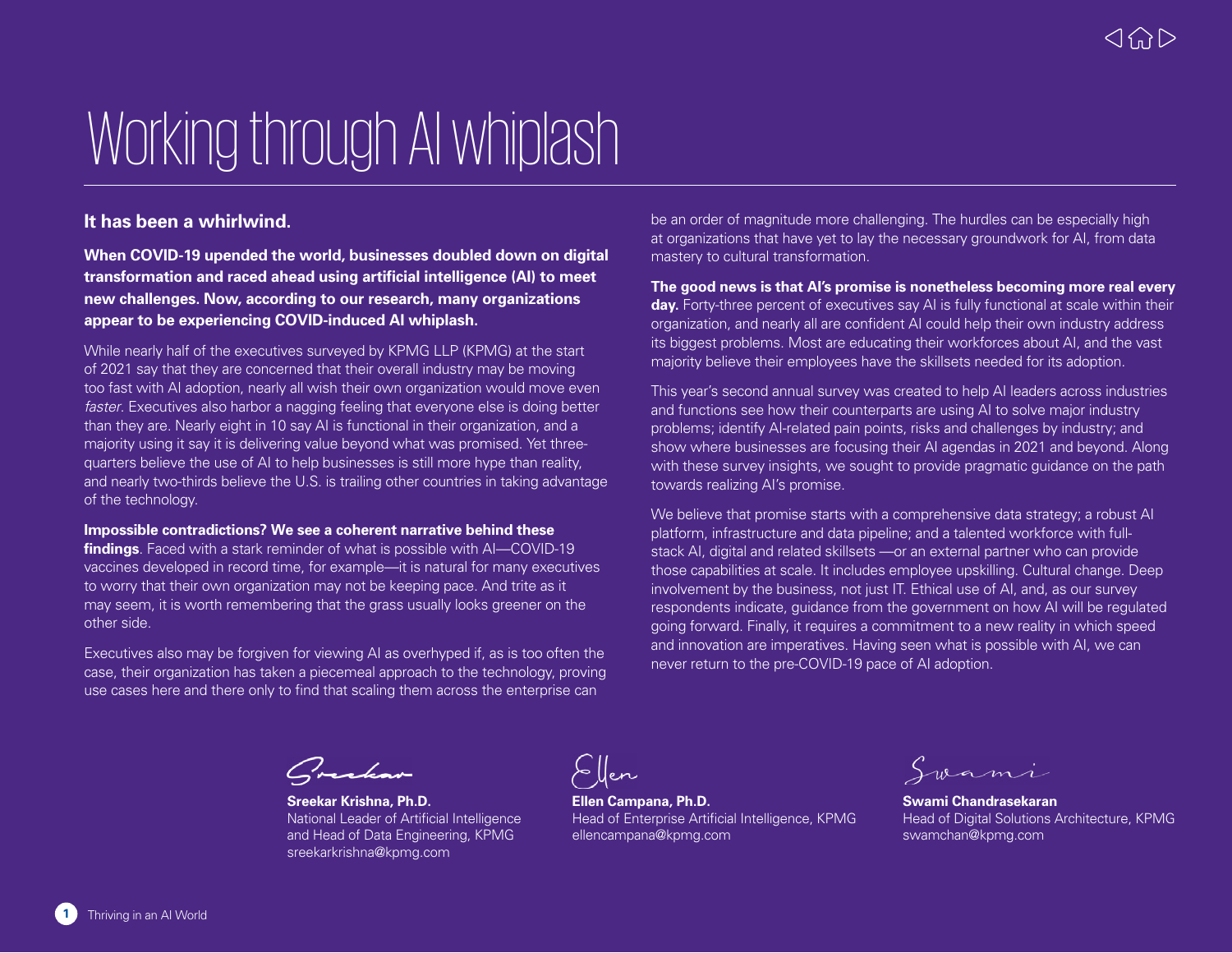## Contents

| $\cap$                                   | <b>Methodology</b>                          |
|------------------------------------------|---------------------------------------------|
|                                          | <b>Key findings</b>                         |
| $\sqrt{ }$                               | <b>Building momentum amid the pandemic</b>  |
|                                          | The road to value: Challenges to Al success |
| $\overline{\left \left[ \right]}\right $ | The road to value: Making it happen         |
| 16                                       | <b>What's next</b>                          |
|                                          |                                             |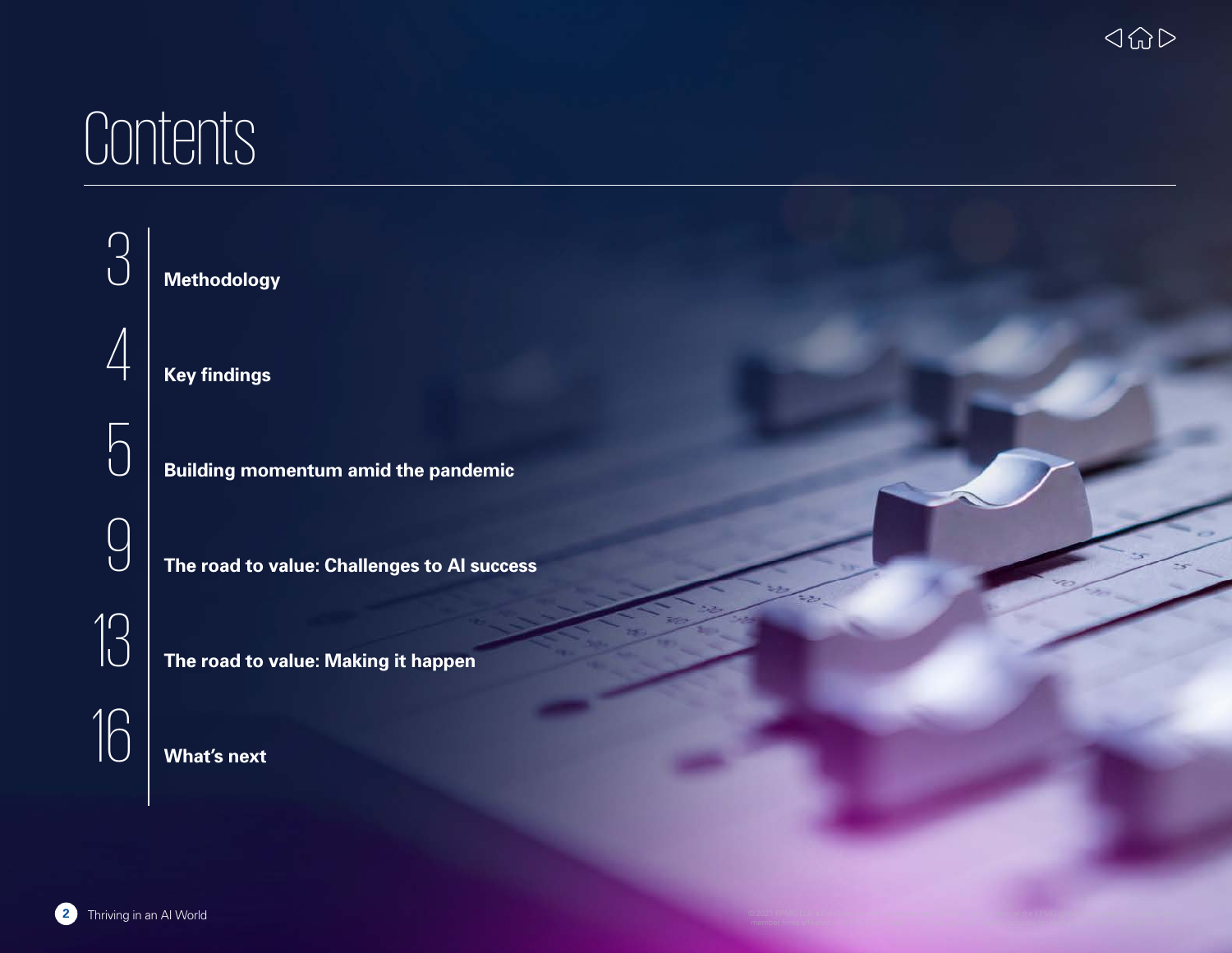## <span id="page-3-0"></span>**Methodology**



*Thriving in an AI World: Unlocking the value of AI across seven industries* **is based on a KPMG survey conducted by Ketchum Analytics. The survey looks at how business leaders across these industries perceive AI's use; identifies AI-related pain points, risks and challenges; and shows where businesses are focusing their AI agendas.**

**The findings are based on feedback from 950 full-time business decision makers and/or IT decision makers with at least a moderate amount of AI knowledge.**



Each organization represented was required to have annual revenue of at least \$1 billion, except in healthcare and life sciences, where the threshold was \$100 million. There were 100 respondents each in the healthcare and life sciences industries, and 150 in each of the other industries. The online survey was fielded between January 3, 2021, and January 16, 2021. The margin of error for the total sample at the 95 percent confidence level is +/- 3.2 percentage points.

This 2021 KPMG study, *Thriving in an AI World*, is an evolution of a study KPMG originally released in January 2020 that surveyed 751 business leaders across five industries: healthcare, financial services, retail, technology, and transportation. Results from that survey were published in our 2020 report, *Living in an AI World*. The online survey for the 2020 report was fielded between September 3, 2019, and September 16, 2019. ●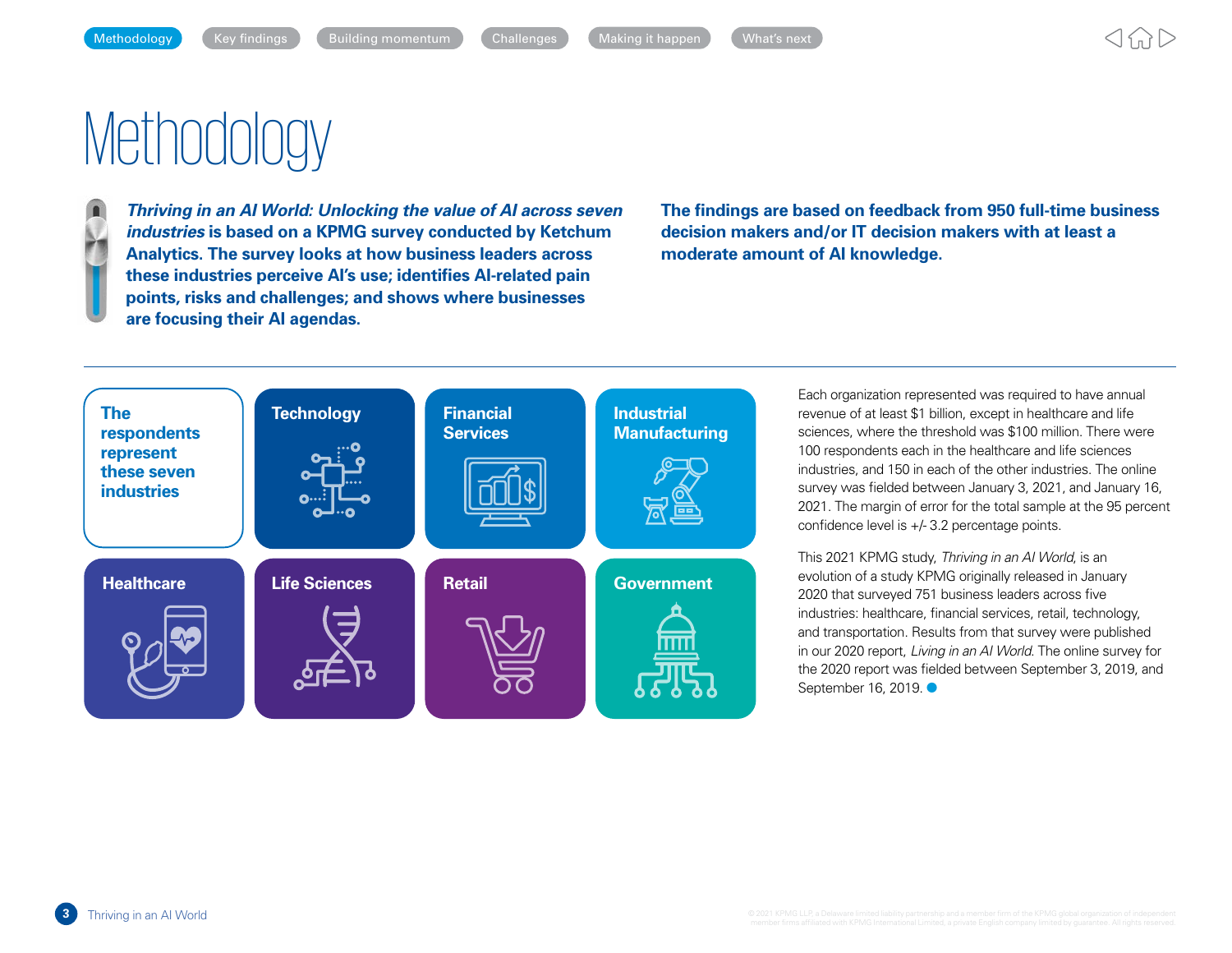## <span id="page-4-0"></span>**Percentage of executives**<br>
We say Al is at least<br>
moderately functional<br>
Percentage of executives<br>
who say Al is at least<br>
moderately functional

### **AI is becoming ubiquitous.**

*<b>Seventy-nine percent of executives say AI is at least moderately functional* **within their organization, including 43 percent who say it is fully functional at scale. Leading the way is the industrial manufacturing industry, where 93 percent of executives say AI is at least moderately functional, followed by the financial services industry (84 percent) and the technology industry (83 percent).**



**Executives widely believe in AI's ability to deliver value.** Ninety-two percent agree AI would make their organization run more efficiently, and individual industries report confidence in AI's potential to solve some of their biggest challenges. Indeed, at organizations where AI has been adopted, the majority of executives say it is adding even more value than was promised. The retail industry is a leader on this front, with 69 percent of retail executives saying their organization's AI initiatives are yielding more value. But even among the industries that are not as far ahead in this area—life sciences and government—at least half report similarly favorable results (50 percent and 54 percent, respectively).

**Despite these positive views, concerns that AI is overhyped are widespread**  and rising. Seventy-four percent of executives say the use of AI to help businesses is more hype than reality right now, and the percentage who feel that way has grown substantially since our previous AI survey was fielded in September 2019.

**Most executives want their organization to implement AI faster—even as they worry their own industry may be embracing it too swiftly.** Eighty-five percent of executives want their own organization to move faster with AI, even though 44 percent say their industry may be adopting AI faster than it should—a signal that many executives fear their organization is being left behind.

**Nearly two-thirds of executives (65 percent) believe the U.S. is trailing other countries in adopting AI.** This is another indication that executives are worried about keeping pace.

**Cyber-security and data privacy continue to be viewed as the top risks associated with AI, but potential bias is a growing concern.** Forty-two percent of executives say potential bias in AI technology is an issue that needs to be addressed, with healthcare executives most likely (50 percent) to echo this sentiment. Ninety-three percent of all executives surveyed also agree that companies should implement an AI ethics policy to help govern their use of the technology.

**A growing number of business leaders want government to regulate AI.** Leading the pack are executives in the industrial manufacturing sector, where 94 percent of respondents endorse regulation. Among retailers the figure is 87 percent, up from 63 percent in September 2019, and in the financial services sector it is 86 percent, up from 59 percent. Clear guidance from the government on rules around AI would allow organizations to invest in the technology with confidence they are moving in the right direction.

**The majority of executives believe the Biden administration will do more to help advance the adoption of AI.** Executives in the industrial manufacturing industry (90 percent) are more optimistic than executives overall (83 percent) that the Biden administration will help advance the adoption of AI by enterprises.  $\bullet$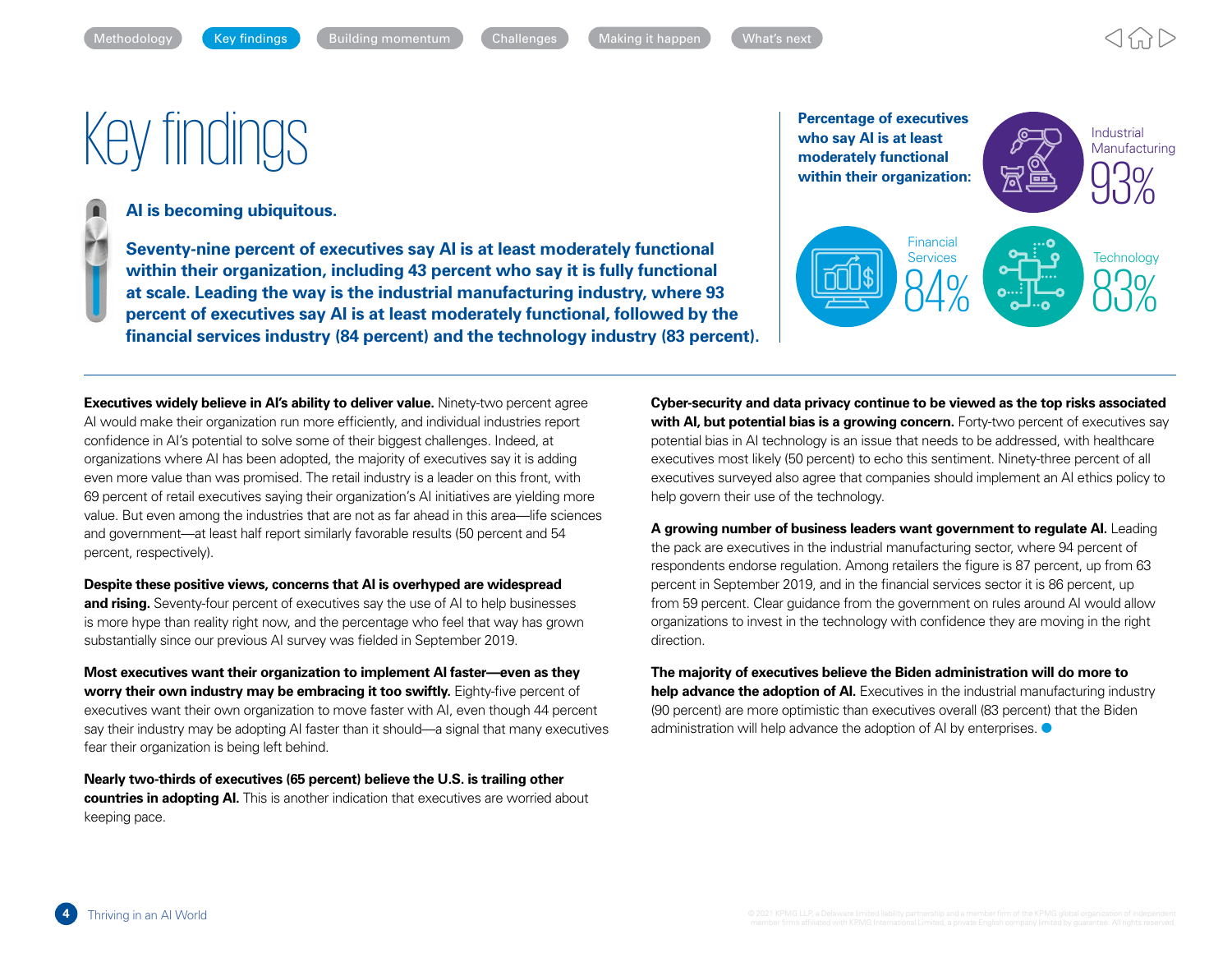## Building momentum amid the pandemic



 **When COVID-19 began to devastate lives and shut down vast swaths of the economy last year, businesses reached for every tool at their disposal including AI—to solve new challenges and serve customers safely and effectively. Half of the survey respondents say their organization sped up the adoption of AI in response to the pandemic, including 72 percent of industrial manufacturers, 57 percent of technology companies and 53 percent of retailers.**

<span id="page-5-0"></span>[Methodology](#page-3-0) [Key findings](#page-4-0) **Communication [Challenges](#page-9-0) Making it happen** What's next

In the multipular constant of ways: to respond faster and more accurately to customer inquiries; to automate back-office processes; and to identify and address potential flaws in products, services and systems before the v accurately to customer inquiries; to automate back-office processes; and to they become material problems. In healthcare, organizations are leveraging AI to reduce errors and improve medical outcomes. Life sciences is leveraging AI for record keeping in the drug development process. Financial services firms are deploying AI to detect fraud and manage risk. The list of use cases is growing exponentially.

Seventy-nine percent of executives say AI is now at least moderately functional within their organizations, including 43 percent who say it is fully functional at scale. Industrial manufacturers are most likely to report at least moderate functionality (93 percent), followed by financial services firms (84 percent), technology companies (83 percent), and retailers (81 percent). These percentages are up dramatically from our 2020 report, *Living in an AI World*. Executives in the government and healthcare sectors are least likely to say AI is functional at some level in their organization, but even in those sectors a majority are putting it to work (61 percent and 67 percent, respectively).

While large businesses often lead in embracing new technologies, smaller organizations are more likely to report having at least moderately functional AI compared to larger enterprises (88 percent versus 75 percent).

**Half the respondents say their organization sped up the adoption of AI in response to the pandemic including:**



Importantly, most executives believe their investments in AI are paying off. Eighty-two percent say AI has been helpful to their organization during the COVID-19 outbreak, including 93 percent of industrial manufacturers, 87 percent of tech companies, and 84 percent of retailers and financial services organizations. This aligns with other findings that suggest a growing faith in AI's capabilities. Ninety-two percent of executives agree it would make their company run more efficiently, for example, and most report confidence in AI's potential to solve some of their industry's biggest challenges. At financial services firms, 93 percent are confident in AI's ability to detect fraud, and, in the government sector, 79 percent are confident in its ability to improve bureaucratic inefficiency.

At organizations where AI has been adopted, the majority of executives say it is adding even more value than promised. The retail industry leads in this perception, with 69 percent of retail executives reporting better-than-expected outcomes. But even among the industries not as far ahead in this area—life sciences and government—at least half say AI has exceeded expectations (50 percent and 54 percent, respectively).

Despite all these positives, many executives now appear to be suffering from COVIDinduced AI whiplash. Even as 85 percent surveyed say they want their own organization to pick up the pace of AI adoption, 44 percent contend their industry is moving faster on AI than it should. Meanwhile, the notion that AI's value has been exaggerated is

*continued on page 6*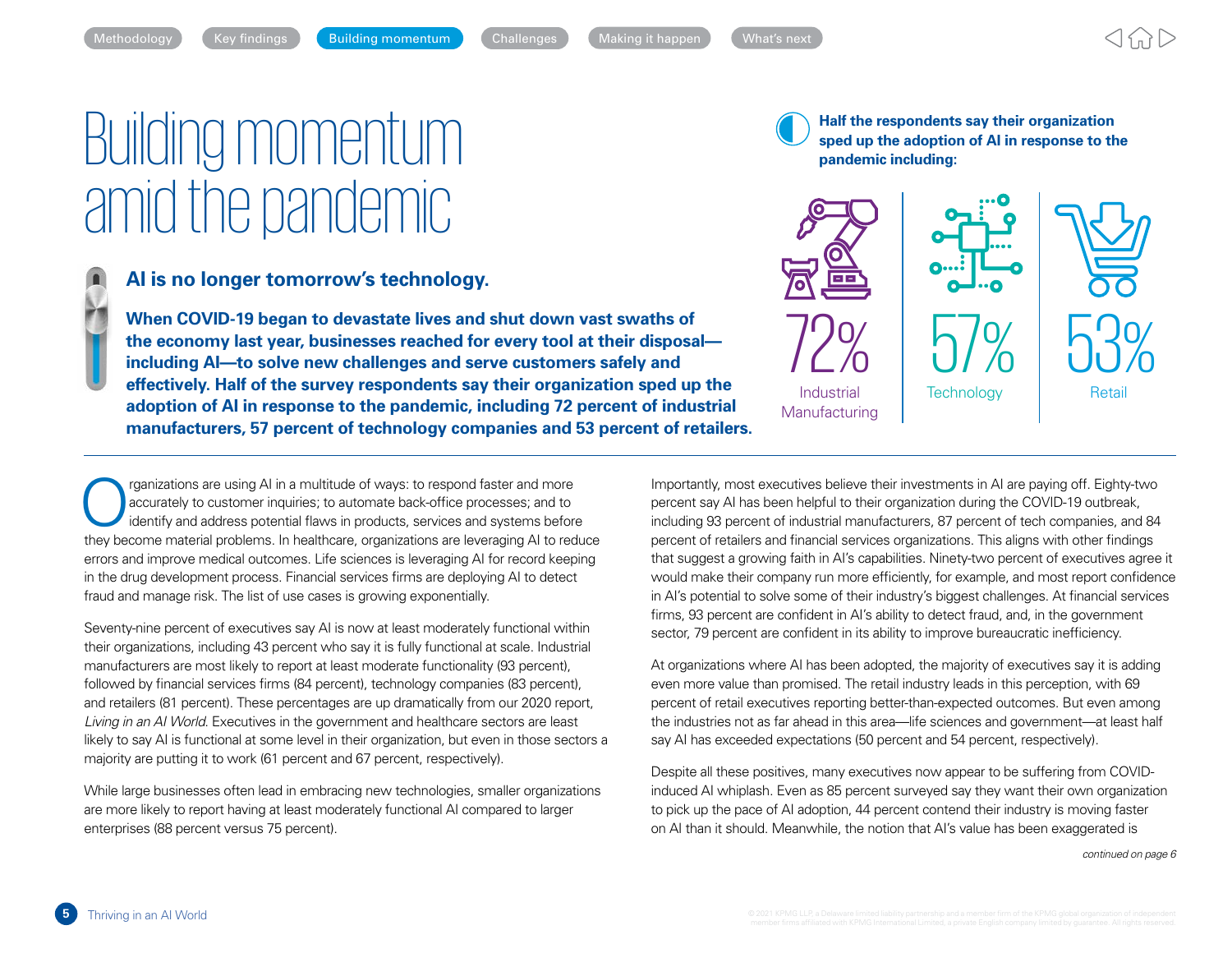

## Building momentum amid the pandemic

widespread and growing. Seventy-four percent of executives say AI's ability to help businesses is more hype than reality right now, and their ranks are up sharply in key industries from our 2019 survey. In both the financial services and retail sectors, for example, 75 percent of executives now see the use of AI in businesses as more hype than reality, up from 42 percent and 64 percent, respectively.

Concerns that AI is moving faster than it should are especially prevalent in the industrial manufacturing sector, where 55 percent of executives surveyed say the pace is too fast, as well as in the technology and retail industries, where 49 percent concur—up from 33 percent and 23 percent, respectively, when asked that same question in September 2019. It is also a more common view at smaller companies (63 percent, versus 44 percent of all respondents), among executives with high levels of AI knowledge (51 percent), and among younger business leaders (51 percent of Millennials and members of Generation Z).

Fears about how fast AI is being adopted likely reflect both the newness of the technology and the absence of an established legal and regulatory framework to guide its use.

"There's a lot of debate around the ethics, governance and regulation of AI," observes Swami Chandrasekaran, Head of Digital Solutions Architecture, KPMG. "Many business leaders don't have a clear view into what their organization is doing to control and govern AI in a scalable and continuous manner, or what new government regulations might lie ahead. Controlling, monitoring and governing AI, including data, have to be continuous exercises. It has to be embedded into new ways of working and operating."

Although the majority of executives express concern about the pace of AI adoption across their industries, the fact that they simultaneously want their own organizations to move faster suggests that at least some of their worries are more attributable to concerns about their own organizations being left behind than to fears that the technology isn't ready for prime time.

Concerns about the speed of AI adoption extend beyond organizational footprints. Sixtyfive percent of survey respondents say they believe the U.S. is trailing other countries in adopting AI, another possible sign they're worried about keeping up with the crowd.

As for views about AI hype, they likely can be explained, at least in part, by early missteps with the technology. Some organizations ventured into the AI world under the mistaken impression it is something you buy, like a new piece of factory-floor machinery, to reap immediate results. In contrast, meaningful results were sometimes hard to come by if their organizations hadn't first built the necessary foundation—quality data to train AI models, a robust data infrastructure, sophisticated skillsets, a "build culture" in which the organization works to integrate AI tools with existing apps and processes, and deep buy-in by the business.

Similarly, modest initiatives that might have shown promise in isolated corners of the business sometimes became challenging to implement at scale, which may have left some early adopters discouraged. And, of course, it is no stretch to believe that proponents of AI sometimes exaggerated its potential or discounted the level of work required to realize its full value.

*continued on page 7*

To frame it another way, we suspect a lot of people worry that *AI is moving too fast* in their industry only if their own organization *isn't transforming quickly enough* to match

that speed.<br>
-Swami Chandrasekaran<br>
Head of Digital Solutions<br>
Architecture, KPMG –**Swami Chandrasekaran Head of Digital Solutions** Architecture, KPMG

 $\blacktriangle$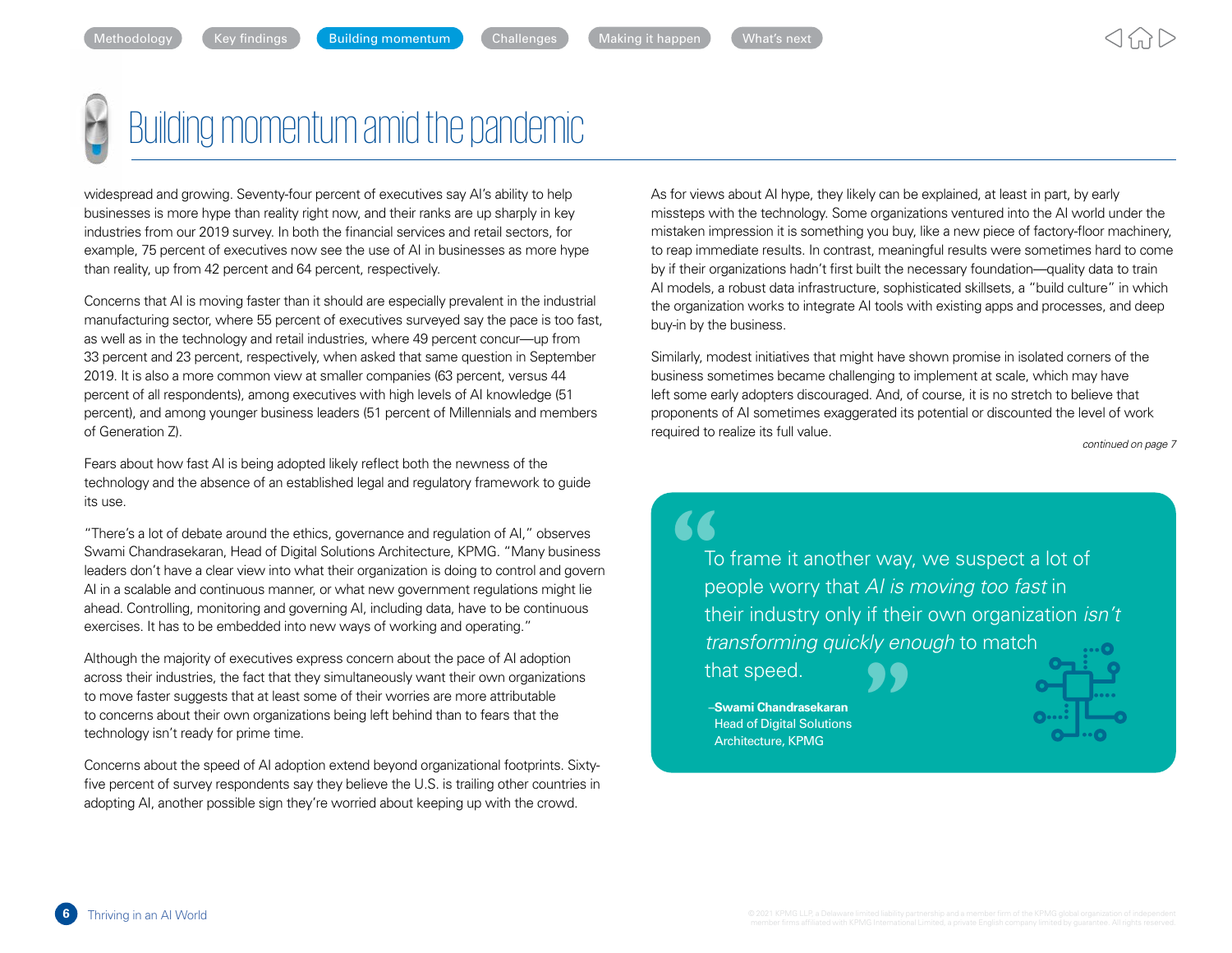## Building momentum amid the pandemic

Perceptions of AI's value vary by company size. Sixty-seven percent of business leaders at small and medium-sized companies say AI initiatives have delivered more value than was promised at their organizations, versus 57 percent of those at large companies. Simply put, the explanation may be attributable to the fact that large companies tend to be less nimble and more risk-averse than smaller organizations. In addition, many large organizations are tethered to legacy information systems that can impede agility.

As one moves up the corporate ladder, our data shows that perceptions about AI's value improve. While 50 percent of manager-level and 54 percent of director-level business leaders believe AI is delivering more than promised, that figure rises to 68 percent at the vice president/senior vice president level, and 78 percent in the C-suite. Perceptions also may be a matter of focus. The C-suite is dialed into how AI impacts financial statements—the quantitative benefits of the technology. Business leaders further downstream are more likely to be focused on the practical day-to-day impacts of AI, such as whether it speeds up production or helps eliminate errors.

"Part of this is related to the AI paradigm differing from traditional software development and delivery, along with the degree of difficulty involved and the extra pressure to coordinate people, process and technology—all in concert," says Ellen Campana, Head of Enterprise Artificial Intelligence at KPMG. "Things like implementing tools and procedures to collect and protect data so that it can be used to train systems takes time and effort but does not deliver value until later. The people closest to the implementation tend to feel a bit out of their comfort zone, but those at higher levels see the value and long-term promise across the organization."

The fact that the majority of executives want their own organizations to adopt AI faster suggests they are, in the end, more concerned about missing the AI wave than they are about overestimating the technology's potential.  $\bullet$ 

**The percentage of leaders who believe that AI is delivering more than promised rises as they move up the corporate ladder.**

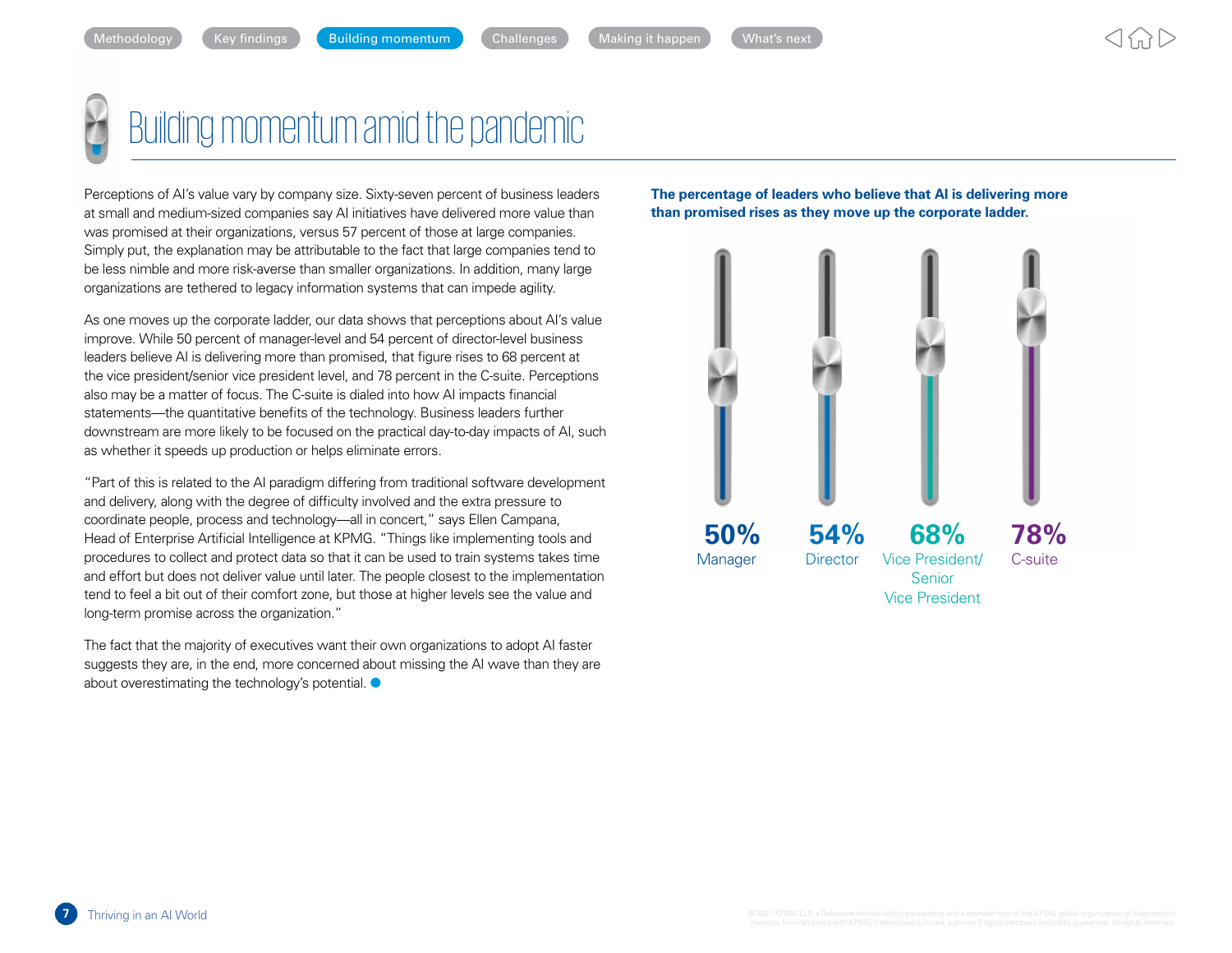$$
\mathsf{In} \quad \bullet \quad \mathsf{What's} \ \mathsf{In}
$$

## Unlocking the value of Digital, Data, and AI:

## How Levi Strauss & Co. transformed itself

## **Levi Strauss & Co.**

*Dr. Katia Walsh is the Chief Strategy and Artificial Intelligence Officer at Levi Strauss & Co. She joined the company in Q2 2019, months before the pandemic began. Here she explains how to approach AI in ways that bring deeper customer engagement—and deliver real financial value.*

### **How should an organization approach AIdriven transformation?**

The combination of Digital, Data, and AI is not just the future—it is the present of every business. It doesn't matter whether the business has been around for 168 years, like Levi Strauss & Co., or just a few years. The combination of Digital, Data and AI is at the foundation of how a modern business operates. It will inform how we live as a society and how we continue to evolve. While these areas are rightly perceived as highly technical, we need to humanize them for businesses to realize their full benefit.

### **How does an organization humanize AI?**

Communication is critical to making Digital, Data, and AI come to life. We humanize Digital, Data, and AI, for example, by crystallizing the value of this capability into our key messages and giving examples of how they can help society and the organization, with customers at the forefront. Because Digital, Data, and AI are still new to established companies, it is critical to get stakeholders across the business onboard. We do that by showing them how to realize the value inherent in these technologies. The focus must be on business objectives - commercial goals and priorities.

### **What business goals are you connecting to AI?**

We always want to start with improving the customer experience. A company can only succeed when it does right by its customers. So, it is imperative to start this kind of transformation with a deep, genuine and intense focus on the customer experience. As we fully transform our business operations, we are still running the same business—we are just doing it in a very different way. In retail and apparel, merchandise planning

and inventory management are the original data science functions. They go straight to the heart of the customer experience. That is why we started by embedding Digital, Data, and AI into merchandise planning and inventory management.

### **The pandemic was a challenge unlike any other. You're a retailer, the world was in lockdown, and all your stores were closed. How did you pivot?**

Like most retailers, particularly in the apparel sector, we could have been faced with piles of inventory gathering in our stores. The logical reaction among our competitors was to discount deeply to move that inventory. We did not do that. We quickly pivoted from using only distribution centers to source and fulfill our e-commerce orders to also shipping orders from our stores. With the consumer always in mind, we wanted to move inventory and get it to our fans as quickly as possible, while also decreasing the number of shipments, which helps sustainability, reduces shipment costs, and maintains high margins.  $\bullet$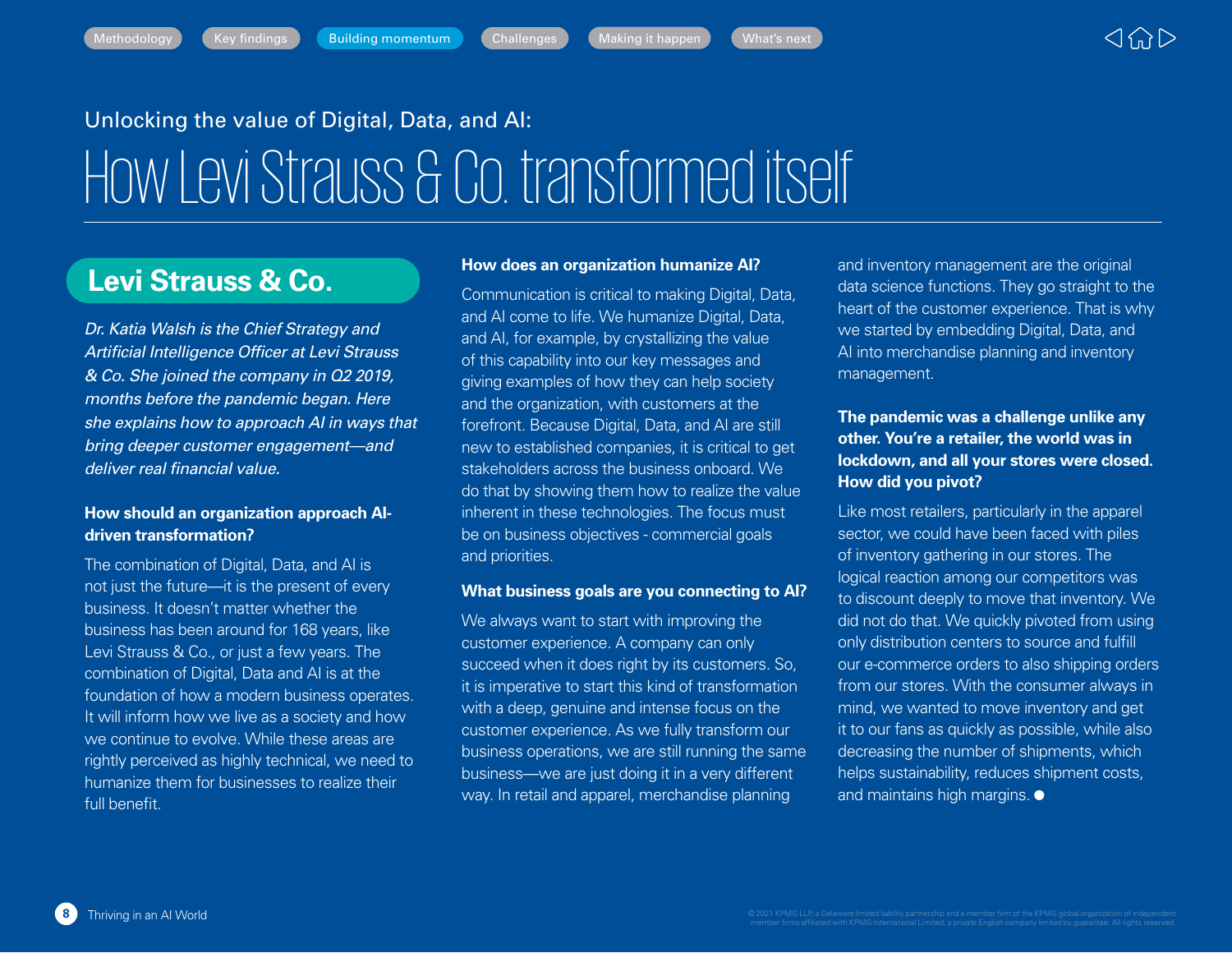$$
: \mathsf{happen}
$$

## <span id="page-9-0"></span>The road to value: Challenges to AI success

**1** Regardless of how much value executives believe AI is adding to their **organizations, their widespread concern that it may be overhyped suggests most don't believe they are getting everything they could from the technology. Many factors play into this finding, clustered in four key areas: talent, technology, strategy, and risk management.**



### **Talent**

The large majority of business leaders—about 90 percent in most industries<br>surveyed—say their organizations make an effort to keep employees currer<br>Al trends, and that they are dedicated to upskilling employees in Al techn surveyed—say their organizations make an effort to keep employees current on AI trends, and that they are dedicated to upskilling employees in AI technology. That figure falls to about 80 percent for healthcare executives and slightly more than 70 percent for government executives. Perhaps as a result of all this training, most executives, ranging from 71 percent in government to 97 percent in industrial manufacturing, say their employees are at least somewhat prepared for AI adoption in terms of their skillsets. Forty-seven percent of retail executives believe their employees are very prepared, the highest of any industry, while those in the industrial manufacturing sector are least likely to say employees are very prepared (just 23 percent). As with assessing AI's value, executives in the C-suite are more optimistic about the skillsets of their talent than those at the manager level.

Despite the confidence executives report, we see many organizations struggling to attract and retain people with the right skillsets to drive their AI strategies, or indeed to develop those strategies. In part, difficulties with attracting talent can be attributed to how quickly AI adoption has ramped up. Universities have not had time to train enough graduates in the field, especially when competing with technology companies for instructors, according to Campana.

She also adds, "It will take some time to build up a workforce with this type of knowledge and experience. In the meantime, it will be critical to bring together people with diverse perspectives and build in time for dialogue. Junior team members may be uniquely positioned to offer perspectives unhampered by constraints that could stifle innovation. On the other hand, experienced team members may be in a better position to impart the rigor necessary to deliver hardened software at scale. Respecting each person's perspective, and taking time for that back-and-forth, will lead to better decisions."

### **Technology**

Challenges around technology tend to be concentrated in two areas: choosing the right tools, platforms, and technologies in line with an organization's needs; and building the underlying infrastructure needed to support enterprise-scale AI applications.

"Some of it is technology paralysis," Chandrasekaran says. "The market is moving so fast that a lot of organizations are hesitant to dive into something really deep and broad because they're afraid a tool or platform or API will come out tomorrow that does it quicker, better, faster."

*continued on page 10*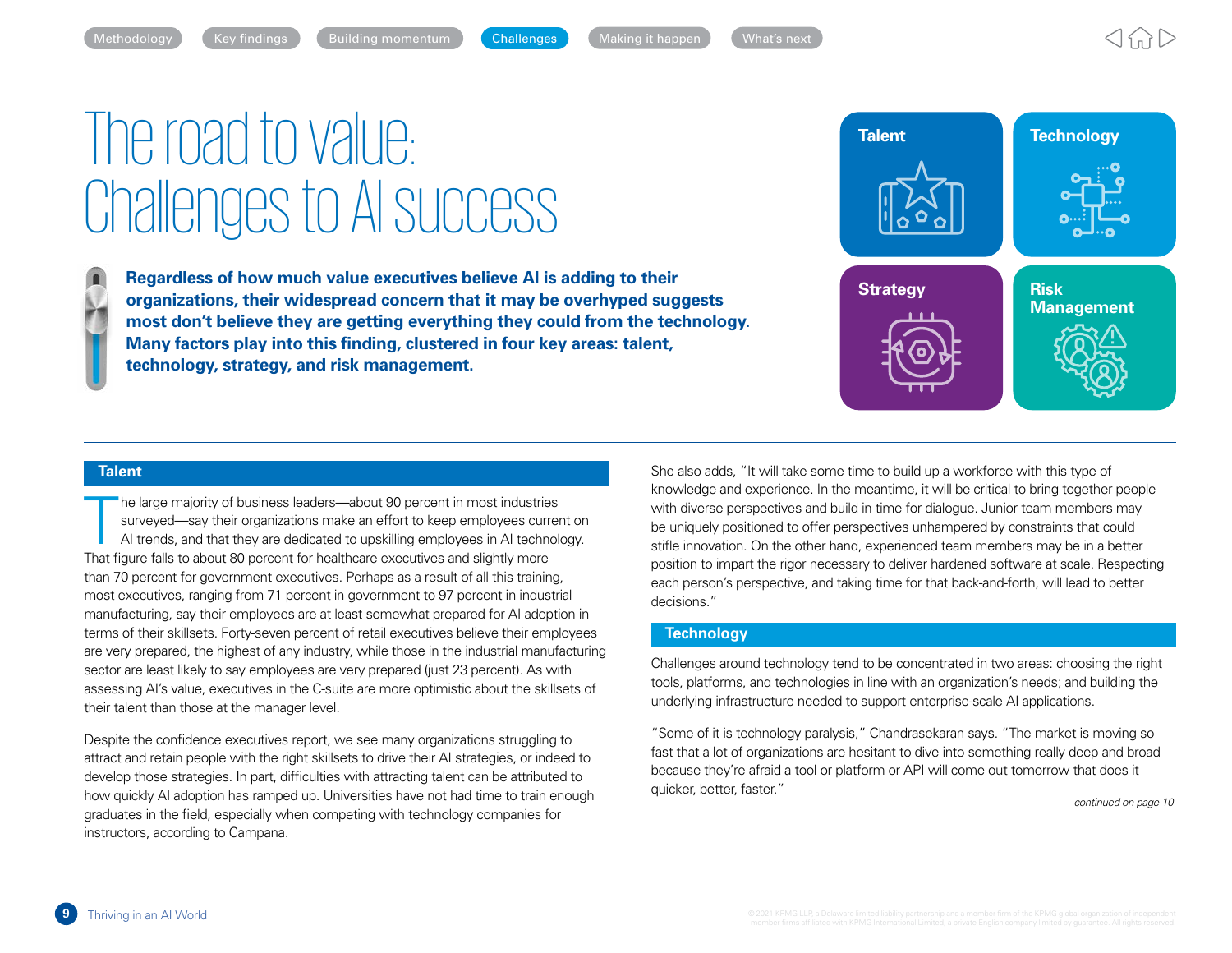

## Challenges to AI success

Sixty-nine percent of survey respondents agree that it is hard to keep up with the evolving AI landscape, ranging from 78 percent in the retail industry to 64 percent in the tech and healthcare industries. Sixty-seven percent of all survey respondents say their organization struggles to select the best AI technologies. Even 60 percent of tech executives, who work in the very industry leading the charge in AI development, agree.

Meanwhile, many organizations have yet to invest the necessary time and money to build a robust data infrastructure. And quite a few have yet to migrate their information systems to the cloud, where it is easier to scale AI initiatives and move them into production than it is in a legacy computing environment. The need to adapt governance models to support protecting data, while at the same time curating that data and using it to train and maintain AI, are at the heart of this reluctance.

"Many organizations don't appreciate the amount of quality data needed to train AI systems," Chandrasekaran says. "If data is the new oil, then effort is required to turn the crude into oil. The time it takes to acquire, clean and prepare data, and to have data experts label, annotate and catalog it, are all often underestimated."

Chandrasekaran adds that many organizations fail to appreciate the gap between experimenting with a small-scale proof-of-concept and then scaling it up across the enterprise, including the differences in the teams required, the AI infrastructures needed, and the challenges associated with model management.

### **Strategy**

Most business leaders today appreciate the importance of agility—the ability to move quickly, fail fast (if failure is in the cards), and then iterate and move forward with something better. However, being able to move quickly in the short term doesn't mean it makes sense to build a long-term strategy around small, quick wins. To be sure, those wins are great. They can build confidence in, and momentum for, AI. But in many cases, real value is realized only over the long term, and this should be reflected in an organization's AI strategy if it wants to avoid setting itself up for failure.

## "

AI is not self-driving. It doesn't live and perform without a human in the loop. Man must collaborate with machine—overseeing inputs, assessing outputs, training data, and keeping AI

models current.

–**Sreekar Krishna** National Leader of Artificial Intelligence and Head of Data Engineering, KPMG



"AI doesn't typically create value overnight," says Krishna. "In many cases, short-term results may not be all that exciting. But if you keep your eye on the long game—on the strategic game—the value is profound." Too often, he adds, many organizations abandon projects before moving them to production because they aren't confident those projects will generate value.

Another common hurdle to AI success is putting the solution before the problem; becoming, in other words, the proverbial hammer in search of a nail. The objective isn't to buy a platform or tool and find ways to use it, but the other way around—to identify business problems and then apply AI solutions where they offer the best potential outcomes.

*continued on page 11*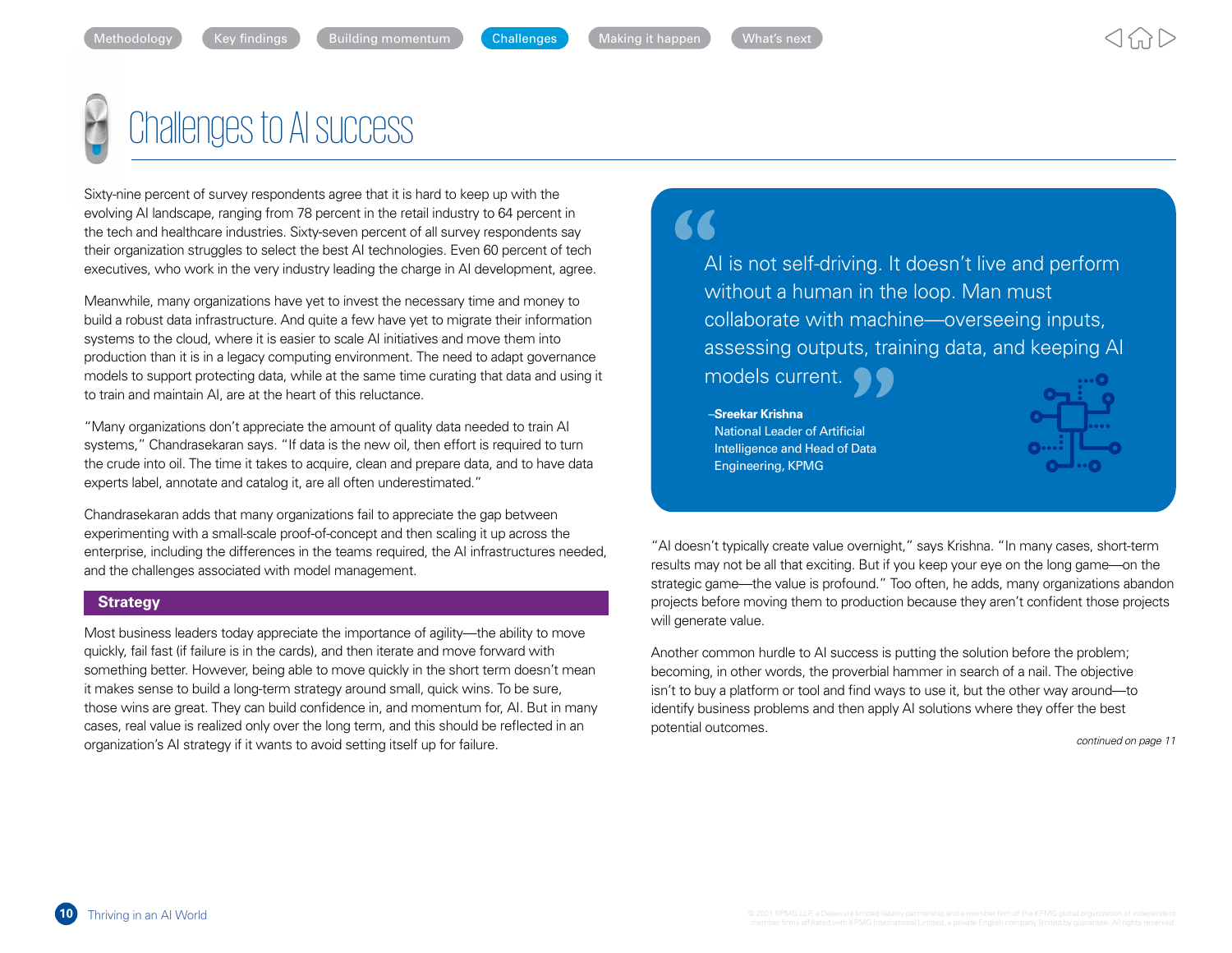

## Challenges to AI success

### **Risk management**

The digital revolution has created risks that simply didn't exist in the 20th century. AI is adding to this list, creating new challenges for organizations seeking to embed the technology deeply into their operations.

In six of the seven industries examined in this report, executives identify cyber-security breaches as the most common risk associated with AI adoption and privacy violations as the second most frequently cited risk. (Healthcare is a bit different: the industry doesn't rank cyber-security breaches as the highest risk associated with AI; however, the industry is the most concerned of all the industries KPMG surveyed when it comes to concern about privacy violations.) The ranking of other risks by all industries surveyed, in descending order, are potential biases in AI technology, surveillance issues, AI intelligence overtaking human intelligence, and job loss via automation.

While concerns about security and privacy remain top of mind, concerns have abated a bit since our 2020 report. At that time, they were cited by 72 percent of executives as an ethical concern in the financial services sector (versus 49 percent this year), by 61 percent in retail (versus 49 percent this year), and by 59 percent in the tech sector (versus 55 percent this year). These declines are likely not attributable to any real decrease in the importance of security and privacy, but rather to a growing awareness of other risks, such as bias in AI algorithms.

Bias refers to the potential for developers to embed their own prejudices, consciously or not, into computer algorithms. For example, developers could train facial recognition software by using data sets skewed toward people of a certain gender or skin color. Such partiality could lead to the software learning only a subset of the population and putting other members of the community at a significant long-term disadvantage. AI developers must also guard against drift—changes over time in the relationship between data used by an algorithm and the outcomes it generates—and imbalances in datasets that could color or obscure results.

"Tools, techniques and methods have to be put in place to uncover imbalances and quantify developer biases early in the development lifecycle," says Chandrasekaran. "Once AI models are deployed, there is also a need for continuous monitoring of the models, and data, for bias and drift. At any point in time, a model's decisions need to be explainable for the person receiving the output."

Executives are nearly unanimous in saying companies should implement ethics policies to help govern their AI work—more than 90 percent agree in every industry except life sciences, where the total is 86 percent of those surveyed. However, many have yet to act on that belief. Industrial manufacturers have been quickest to adopt ethics policies for AI (89 percent have one) followed by retailers (78 percent, up 34 percentage points from the 2020 report) and tech companies (71 percent, up 17 points). Government and life sciences organizations are less likely to have an ethics policy (53 percent and 59 percent,  $respective$ <sup> $\bullet$ </sup>

#### **Percentage of companies that have implemented ethics policies for AI:**

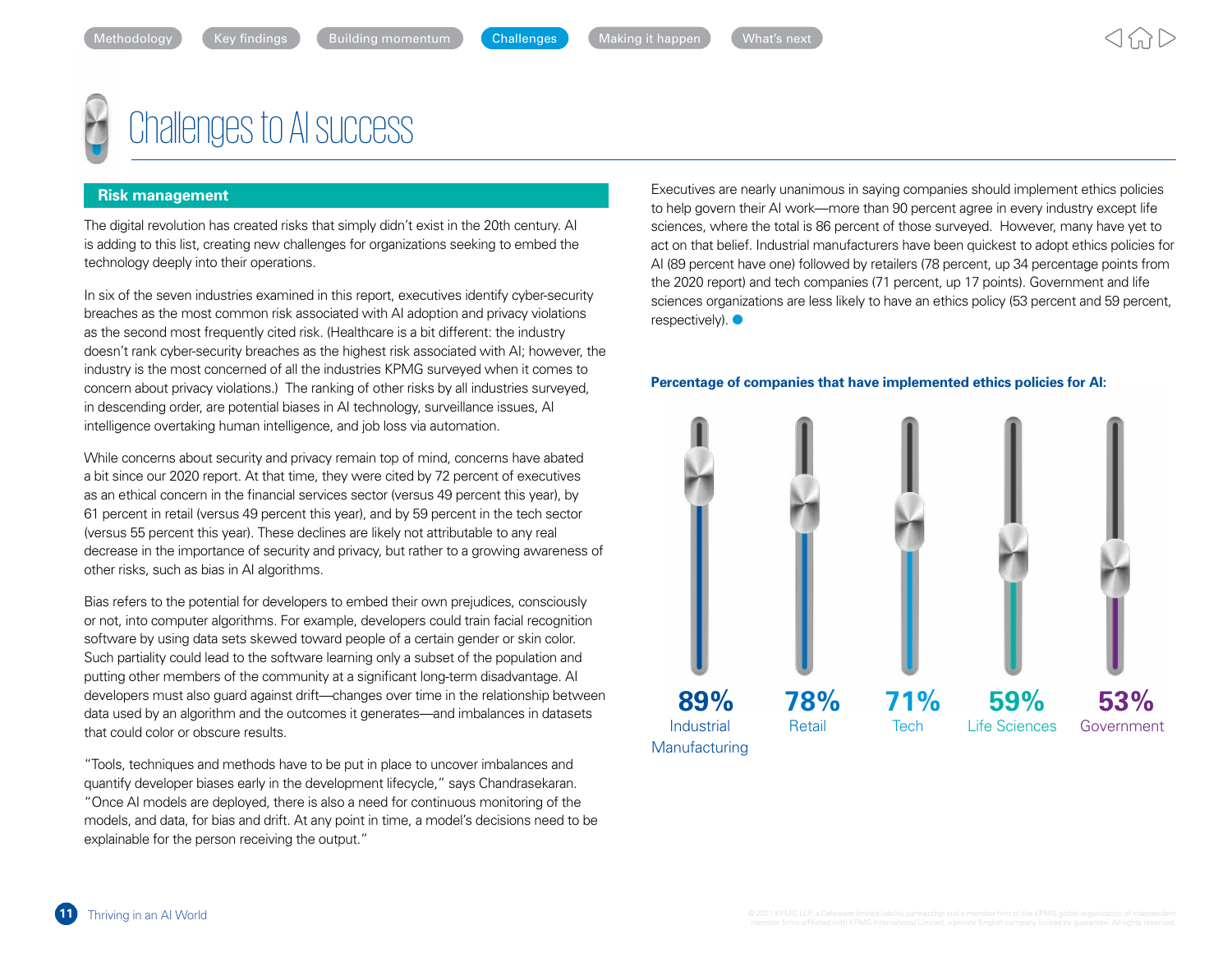## The role for government

**Business leaders seldom advocate for more government regulations. However, in the case of artificial intelligence, many are pushing for clearer regulatory guidance—and their numbers are growing. Eighty-seven percent of business executives surveyed say government should play a role in regulating AI technology, with the number of advocates ranging from a high of 94 percent in the industrial manufacturing sector to 84 percent in healthcare. The call for government oversight among those surveyed is up sharply since the September 2019 survey—from 63 percent to 87 percent in the retail sector, from 59 percent to 86 percent in financial services, and from 69 percent to 86 percent in the technology sector.**

Some of this growing interest in regulation may be attributable to concerns such as those voiced by prominent high-tech entrepreneur Elon Musk, who has warned that AI could overtake humans by 2025 and has pledged to support strict guidelines for the development of advanced AI.<sup>1</sup> At a more practical level, it is likely that many business leaders, especially in risk-averse industries like healthcare and financial services, simply don't want to be surprised by future regulations. They want to know what's going to be required of them before they invest in AI initiatives lest they run afoul of future rules.

We believe that for AI to be transformative it must be trusted, and that trust will rest on four main anchors: integrity (of algorithms and data), explainability (of the algorithmic decision-making process in simple terms), fairness (or freedom from bias), and resilience (or technical robustness and compliance with regulations, agility across platforms, and protection against bad actors).

Governments outside the U.S. are already moving toward regulation of AI. In 2018, for example, the European Commission created a steering group, the High-Level Expert Group on Artificial Intelligence, to produce the European Union's Ethics Guidelines for Trustworthy AI. In Asia, Singapore's central bank has worked with industrial partners to create Veritas, an R&D framework to promote responsible adoption of AI and associated data analytics. Elsewhere, the Organisation for Economic Co-Operation and Development has launched its Principals on AI, and Canada is developing its Pan-Canadian Artificial Intelligence Strategy.<sup>2</sup>

Eighty-three percent of survey respondents say they believe the new administration in the U.S. will do more to help advance the adoption of AI in the enterprise, a sentiment that is most prevalent in the industrial manufacturing industry (90 percent).

Among survey respondents from the government sector, there are specific opinions about where the Biden administration should push for an increased



role for AI role over the next four years: healthcare is cited by 41 percent of government respondents and defense/national security is cited by 36 percent. But the administration will likely need the assistance of the private sector to navigate the evolving AI landscape.

Although trust in government as an authority on AI has been growing, executives most often identify business as the most trusted authority (cited by 33 percent of respondents), followed in descending order by academia (28 percent), government (21 percent), media (9 percent), and trade groups (8 percent).  $\bullet$ 

1 The Independent, "Elon Musk Claims AI Will Overtake Humans 'In Less Than Five Years,'" by Anthony Cuthbertson, July 2020.

[2 KPMG Global, "The Shape of AI Governance to Come," January 2021.](https://home.kpmg/xx/en/home/insights/2020/12/the-shape-of-ai-governance-to-come.html)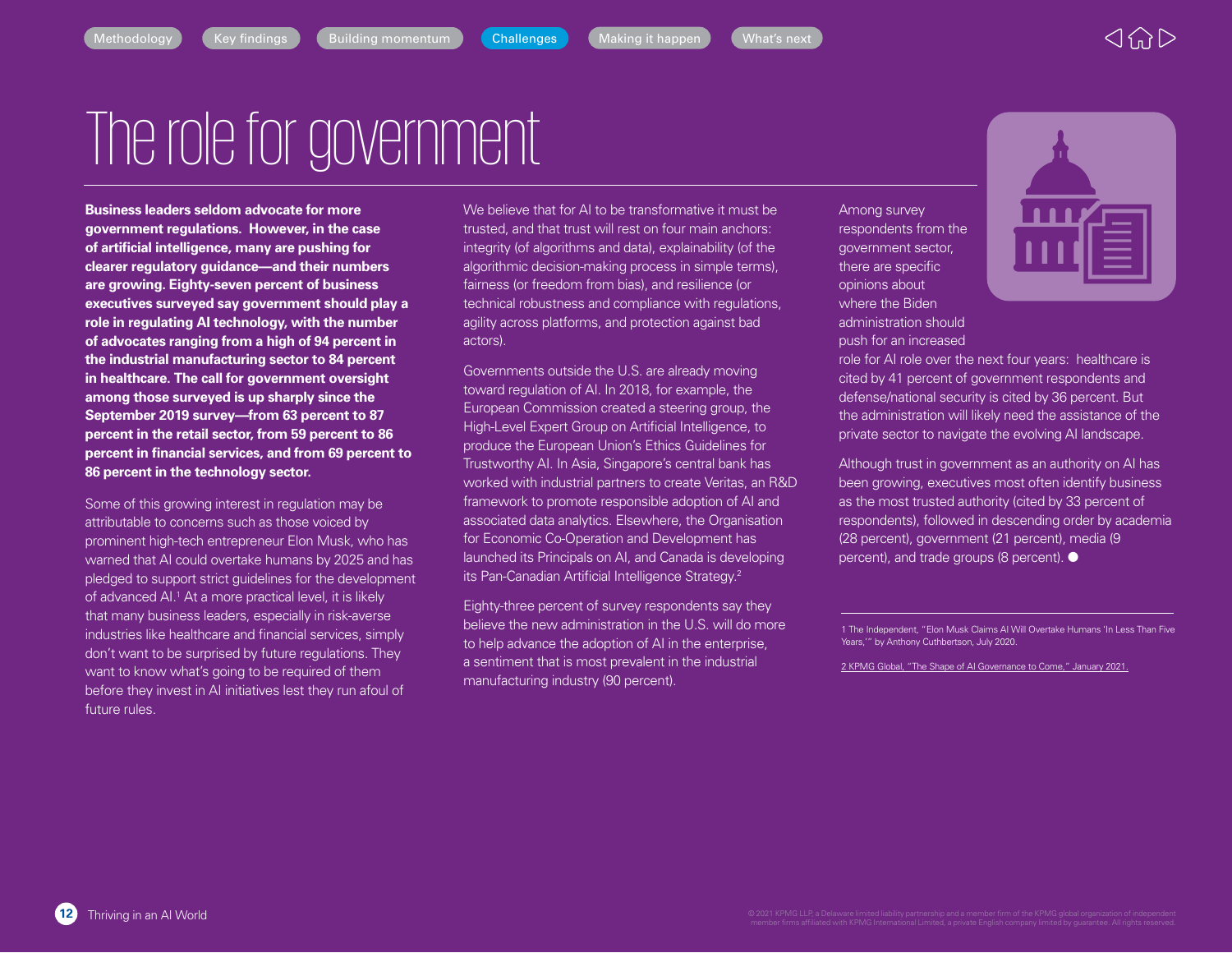## <span id="page-13-0"></span>The road to value: Making it happen

 **While every organization will need its own playbook to achieve at-scale implementation and accelerate time to realize value, our research across 950 business decisionmakers in seven industries, along with our deep experience helping clients develop and implement their own AI strategies, confirms that a comprehensive plan should consider the following:**

**Strategic investment in data and a robust data infrastructure.** Data is<br>the raw material of Al—the fuel that feeds the engine. To realize maximum<br>value from AI, organizations need to have the right data, of high quality,<br> the raw material of AI- the fuel that feeds the engine. To realize maximum value from AI, organizations need to have the right data, of high quality, typically from both internal and external sources. That data must be clean, validated by domain experts, checked for bias so that it can be trusted, and organized in a format that facilitates processing. Organizations also need a data catalog or storage infrastructure that transcends functional silos within the business and can deliver data quickly and reliably to those who need it. Businesses making fast inroads with AI are already far along this path. "Leading organizations have begun to think of data not just as an asset but as the connective tissue of a digital organization," says Justin Hoss, a principal in the KPMG Healthcare and Life Sciences practice. Businesses may also want to consider augmenting their data with innovative approaches and techniques, including crowdsourcing using high-veracity methods and sources.

**The right talent.** Computer scientists with expertise in AI and data engineering are in high demand and tough to find but are crucial to understanding the AI landscape and formulating and guiding AI strategy and initiatives. Organizations unable to build a full team of data scientists internally must be diligent in finding external partners that can fill the gaps and help them sort through the ever-expanding array of AI vendors and their offerings. But these technologists cannot be expected to drive AI strategy on their own. Organizations also need business leaders educated in AI's potential who can help inform its application to the business. *continued on page 14*



#### **Which functional area within your organization is the biggest beneficiary of AI?**

#### **An AI strategy based on business needs and guided by the business itself.**

Organizations that get the most from AI think about finding solutions to problems, not buying technology and then searching for ways to use it. "The worst AI is developed within an IT department when there is no business involvement," says Krishna. "Unless your use case itself is an IT use case, that's a recipe for disaster." When AI investments are tied to an AI strategy led by the business, Krishna adds, AI initiatives that go wrong become opportunities to fail fast and learn, not fail fast and burn.

Survey results (see chart above) suggest some organizations may have allowed their AI strategies to become overly reliant on IT. Forty-seven percent of survey respondents identify IT as the functional area leading the adoption of AI at their organizations, more than any other single functional area selected. In addition, more respondents identify IT as the biggest beneficiary of AI within their organization (34 percent) than any other functional area. However, the latter number also indicates that a majority of executives see the biggest benefits accruing to some other part of the business, whether that is data/analytics (cited by 13 percent of respondents), operations (12 percent), customer service (11 percent), marketing/communications (8 percent), sales (6 percent), finance (6 percent), human resources (5 percent), or supply chain (5 percent). Add them all up, and 66 percent of survey respondents say AI is primarily benefitting a function outside of the IT department.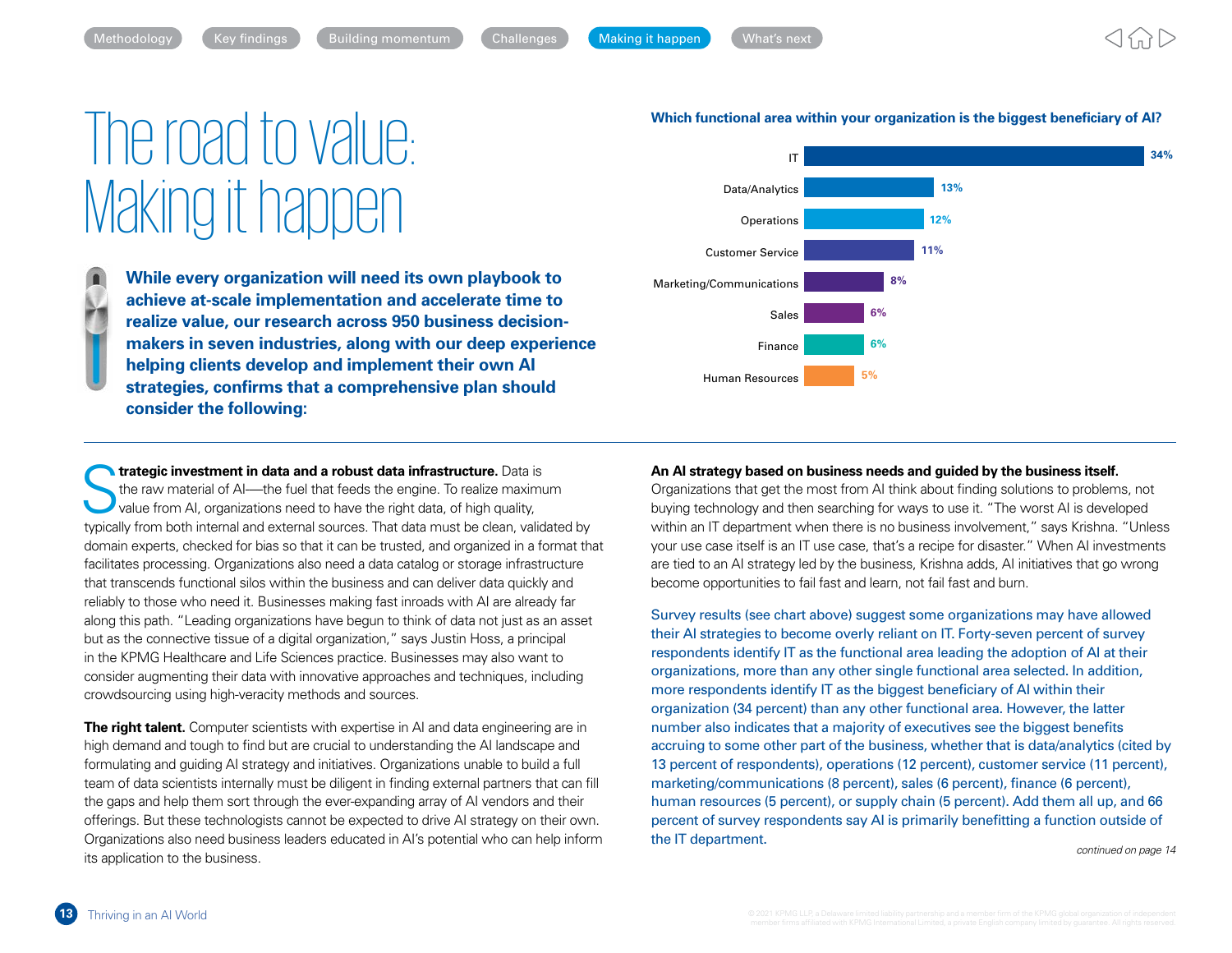

One way to ensure the business plays its role is by making sure AI is part of the conversation as organizations accelerate their digital transformation agendas. While many AI initiatives to date have been focused on front-office operations that directly interface with customers, organizations must also look for opportunities to leverage AI to improve middle- and back-office operations, such as the supply chain, where the technology has the potential to deliver massive efficiencies and smarter decision-making. Organizations should also have a robust approach to prioritizing use cases. (See "AI's potential to balance productivity and growth" on the next page)

**Culture and employee upskilling.** It is the C-suite's role to make sure AI is part of an organization's digital agenda, but that agenda won't gain much traction without buy-in from the rest of the workforce. Employees, in turn, can't be expected to commit to an AI strategy if they don't have at least a basic understanding of the technology and an even deeper understanding of how it will benefit them and the enterprise. Creating a workplace culture invested in AI's success begins with educating and upskilling employees, especially where AI will take over or supplement some of their existing responsibilities.

The pandemic has presented an opportunity for organizations to prioritize these actions and help employees develop new skills. The year 2021 will be about education—ensuring employees have what it takes to successfully operate in a new normal and catch up to expedited digital initiatives.  $\begin{array}{c} \begin{array}{c} \text{1} \\ \text{1} \\ \text{0} \\ \text{0} \\ \text{0} \end{array} \end{array}$ 

–**Ellen Campana, Ph.D.** Head of Enterprise Artificial Intelligence, KPMG



Some organizations have room for improvement in this area. While the vast majority are making the effort to keep employees current on AI trends and are dedicated to upskilling employees in AI technology, those efforts narrow dramatically among rank-and-file workers. About half of organizations surveyed offer training on AI literacy for mid-level and senior employees, for example, but only 34 percent offer it to intermediate or "experienced" employees, and only 15 percent to entry-level employees.

"There is a lot of education that needs to be done," Campana says. "At a basic level, employees need to be digitally literate, which includes some understanding of data types, how AI operates, and how it gets built and trained. Organizations should also be sure that education efforts are aligned with product lifecycles, because AI is best developed under a product-lifecycle mindset using agile methodologies." To avoid alienating customers, she adds, employees should be taught where customers will be open to AI's influence and where they will not. Finally, organizations should make education and training available for IT staff too, as they must become versed in modern tools, platforms, and methodologies for taking AI into production.

Given the growing business case for AI, Campana predicts companies will soon be offering more upskilling opportunities and incentives moving forward, and working harder to build data and AI literacy across all levels of the organization.

**A commitment to ethical and unbiased use of AI.** AI holds great promise for allowing organizations to provide customers with faster and more personalized service, more targeted products, and greater convenience. However, it also carries the potential to harm customers if certain personal boundaries are crossed or if it is used in service of customer interactions that could be seen as discriminatory. When designing AI applications, organizations should consider the type of problem or opportunity being addressed and the type of customer that will be impacted. Organizations should also develop AI ethics policies with clear guidelines on how the technology will be deployed and continuously monitored. These policies should mandate measures that guard against unintended bias in machine-learning algorithms, continuously detect drift in data and algorithms, and track the provenance of data and the identity of those who train algorithms.  $\bullet$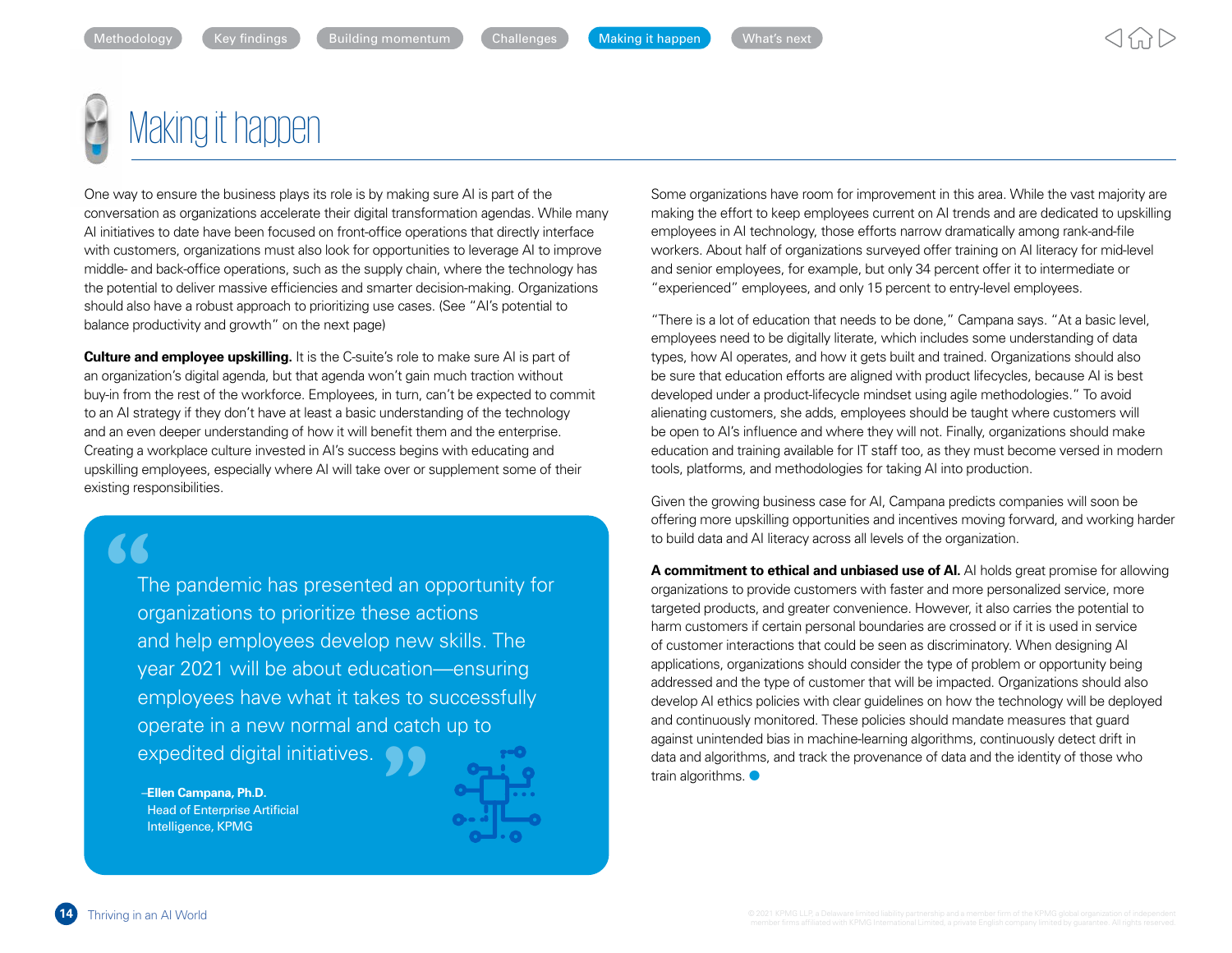## AI has potential to balance both productivity and growth

### **Perspectives from the Office of the Chief Economist**

**Nobel Prize-winning economist Robert Solow once quipped that one could see the computer age everywhere but in the productivity statistics. He said this in 1987, and, while there has been tremendous technological advancement since then, productivity, as measured by output per worker hour, has averaged a growth rate of slightly less than 2 percent year over year during this 34-year period.** <sup>3</sup>

Productivity is central to economic growth, allowing higher standards of living and faster growth with less inflation. Economists often look to the 25 years following World War II as the golden age of productivity, as growth averaged 2.8 percent per year during the period. **Similarly, today's economists are eagerly studying developments in AI for its potential to bring about a period of rapid productivity growth in the years to come.**

Economists posit that if AI can reduce the costs of the factors of production, as appears to have been the case in the COVID-19 vaccine-development process, AI has the potential to greatly improve productivity as it becomes adopted widely.

Due to the iterative nature of general-purpose technologies becoming adopted, one possibility of AI adoption is that it could have a logarithmic impact on future productivity. While automation has been

improving on a 200-year continuum it has been limited to routine tasks since the spinning jenny advanced the industrialization of textile manufacturing. AI opens the door to automating non-routine tasks, such as self-driving cars, radiology, vaccine development, certain types of laboratory research, and even some legal services.

Even if these examples are fertile ground for more advances and widespread adoption, it is not guaranteed that AI will produce significantly higher growth. Economists consider the paradox outlined in Baumol's cost disease.<sup>4</sup> Sectors that experience high levels of productivity growth often become a smaller share of gross domestic product. This is because increased productivity reduces input costs and often results in lower absolute and relative prices.

The two prime examples of this paradox can be seen in agriculture and manufacturing. In the United States, the productivity of these sectors between 1950 and 2000 exceeded that of the economy as a whole. At the same time, these sectors' GDP share fell: from 26.8 percent to 15.1 percent in manufacturing, and from 6.6 percent to 0.9 percent in agriculture.

Getting back to AI, a 2019 study produced by the National Bureau of Economic Research modeled the growth of AI specifically when it comes to automating the production of ideas.<sup>5</sup> In this model, Baumol's cost disease is mitigated and the model suggests explosive growth is possible if there are sufficient safeguards for protecting intellectual property. The authors suggest that AI could change the process by which new ideas and



technologies are created, providing a significant boost to economies of scale. However, in order to realize this bright new future, consideration must be given to the problems of business stealing and creative destruction that is so rapid it discourages R&D, as well as business concentration and firm structure.

Ultimately, as Baumol's insight shows, growth is determined not by what economies are good at, but by what is essential and yet hard to improve. If AI can tackle essential but hard-to-improve-upon problems, it could be the holy grail that delivers higher productivity for decades to come.  $\bullet$ 

**Constance Hunter**

Principal and Chief Economist for KPMG

#### 3 U.S. Bureau of Economic Analysis

4 National Bureau of Economic Research, May 2006.

5 The Economics of Artificial Intelligence, Philippe Aghion, Benjamin F. Jones & Charles I. Jones, May 2019.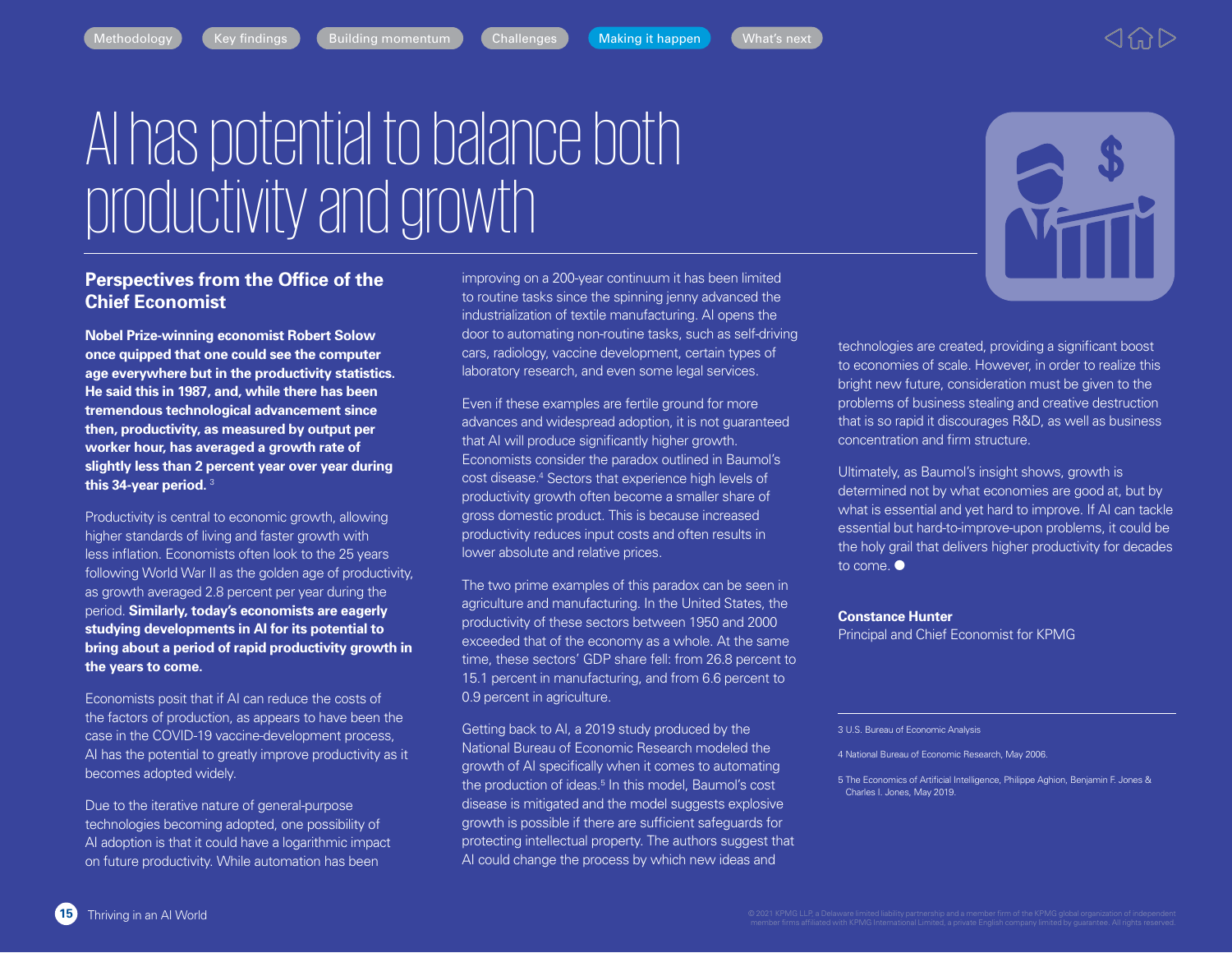## <span id="page-16-0"></span>What's next

**1** Near-term objectives for AI investments vary by industry. In the healthcare **sector, executives say their focus over the next two years will be on telemedicine, robotic tasks and delivery of patient care. In life sciences, AI will be deployed in the search for new revenue opportunities, reduction of administrative costs and patient data analyses. And at government organizations, AI can be used to improve process automation and analytics capabilities, and to manage contracting and other obligations.**

When asked to identify the top three AI technologies that will have the greatest impact on their industry, executives point most often to machine learning (cited by 41 percent of survey respondents), followed by robotic process automation (35 percent) and artificial or virtual reality (35 percent). It is of note that machine learning is cited significantly more often by executives in the technology and industrial manufacturing industries (53 percent and 51 percent, respectively) than in other industries surveyed.

The survey also sheds light on how certain technologies loom larger in some industries than others:

- **Fifty-two percent of industrial manufacturing executives** predict robotic process automation will have a big impact on productivity in their businesses and see AI having the most impact on product design, development and engineering; maintenance operations; and production/assembly activities.
- **Forty-five percent of tech executives** are planning to use artificial/virtual reality to improve output, and 33 percent think deep learning will be transformative, compared to only 24 percent of all respondents.
- **Financial services firms** have high expectations for AI around fraud detection and prevention, risk management, and process automation.
- **Thirty-one percent of retail executives** are planning to use chatbots and intelligent agents in their call centers for customer service and intelligence gathering, versus 22 percent of all respondents.

Longer-term, we see AI playing a vital role in reducing fraud, waste and abuse, especially in the government sector, and in helping businesses sharpen their sales, marketing and customer service operations. Ultimately, we believe AI will contribute to the resolution of fundamental human challenges. For example, the technology has the potential to dramatically improve disease identification and treatment using sophisticated machine learning algorithms; to boost the farming sector's profitability and reduce global hunger by more accurately predicting weather patterns and analyzing soil for best crop usage; and to combat climate change by helping develop better and more resilient ways to use sustainable sources of energy.

The foundation for that future is being laid now. We can't imagine anybody would want to be left behind.  $\bullet$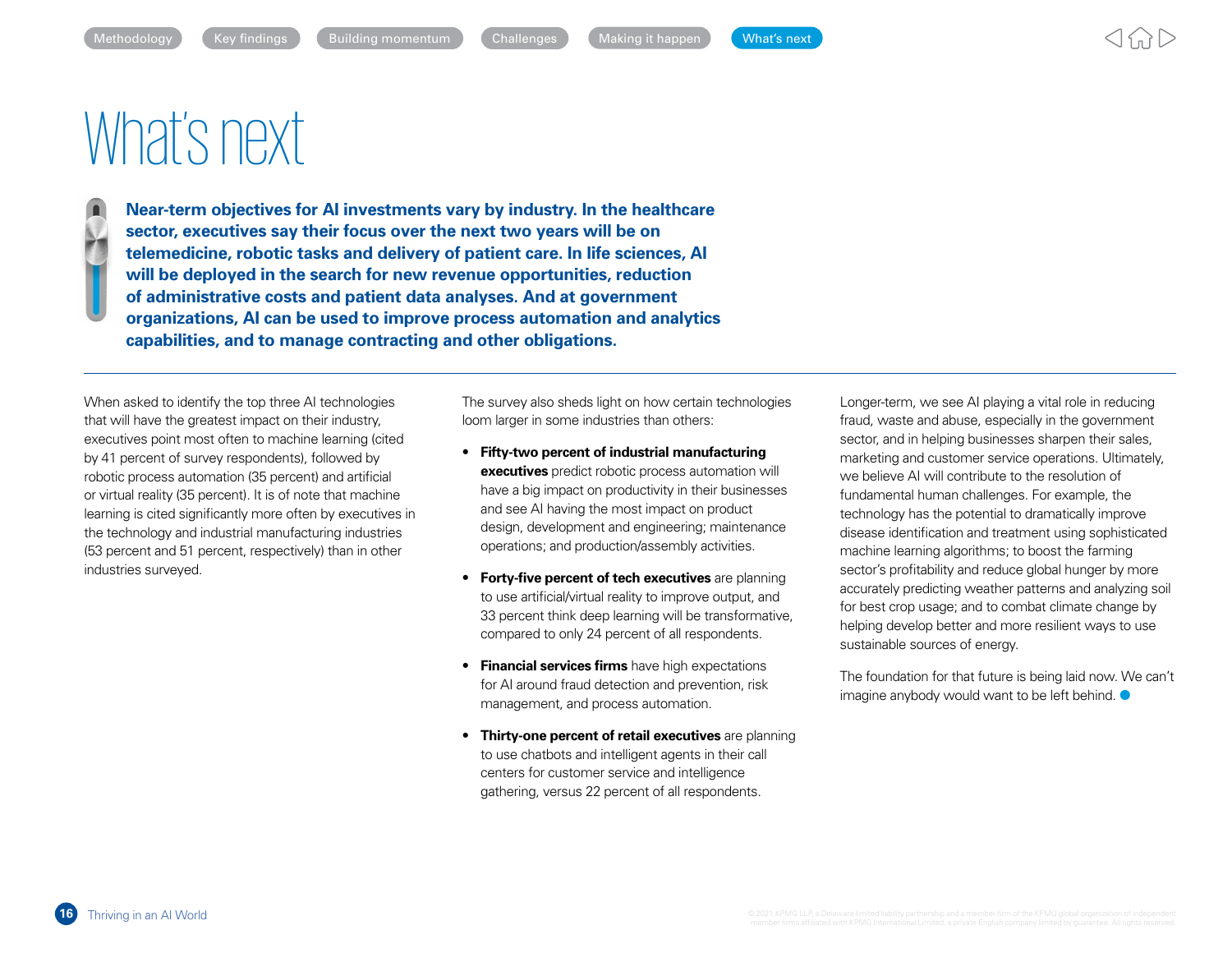## How can KPMG help?

**We help our clients realize the promise of AI by providing insight on the best tools for innovation and by offering outcome-driven pragmatic approaches to implementing sustainable processes built on AI insights. Our wide-ranging domain and industry expertise means we are able to execute on your agenda from strategy to full-scale production.** 

With our patented KPMG Ignite AI platform, we're able to bring together machine learning, deep learning, natural language processing, document ingestion and OCR capabilities and apply them to structured and

unstructured data, voice and images. KPMG Ignite enables rapid AI solution development and delivery by enhancing, accelerating and automating decisions and processes that drive growth, manage risk and optimize cost. Organizations are able to achieve real value from their data and AI investments in a flexible, easy-to-use and secure environment. Specifically built to work with a range of leading platforms including Microsoft Azure, Google Cloud, IBM Watson, Appian and a host of other leading open source AI tools, KPMG Ignite can help advance our clients' digital transformation initiatives.  $\bullet$ 

## **Related Materials**



**Enterprise reboot**: This research report explores the current and future state of emerging technologies and demonstrates a dramatic shift in how businesses are approaching emerging technology now versus before the onset of COVID-19. Our research reflects the perspectives of hundreds of enterprise technology leaders around the world, as well as KPMG and HFS Research thought leaders, and global luminaries.



**The shape of a governance to come**: The business and compliance imperative to understand and be confident in AI technologies has reached critical mass. This report explains the urgency and describes methods and tools that can help leaders govern their AI programs. As the regulatory environment continues to evolve at traditional pace, leading organizations are addressing AI ethics and governance proactively rather than waiting for requirements to be enforced upon them.



**Controlling AI**: This report is for leaders involved in the world of Artificial Intelligence and Machine Learning algorithms. The business and compliance imperative to understand and be confident in AI technologies has reached critical mass. This paper explains the urgency and describes methods and tools that can help leaders govern their AI programs.



**Client stories**: Explore how KPMG has helped clients integrate people and machines. leveraging AI for competitive advantage.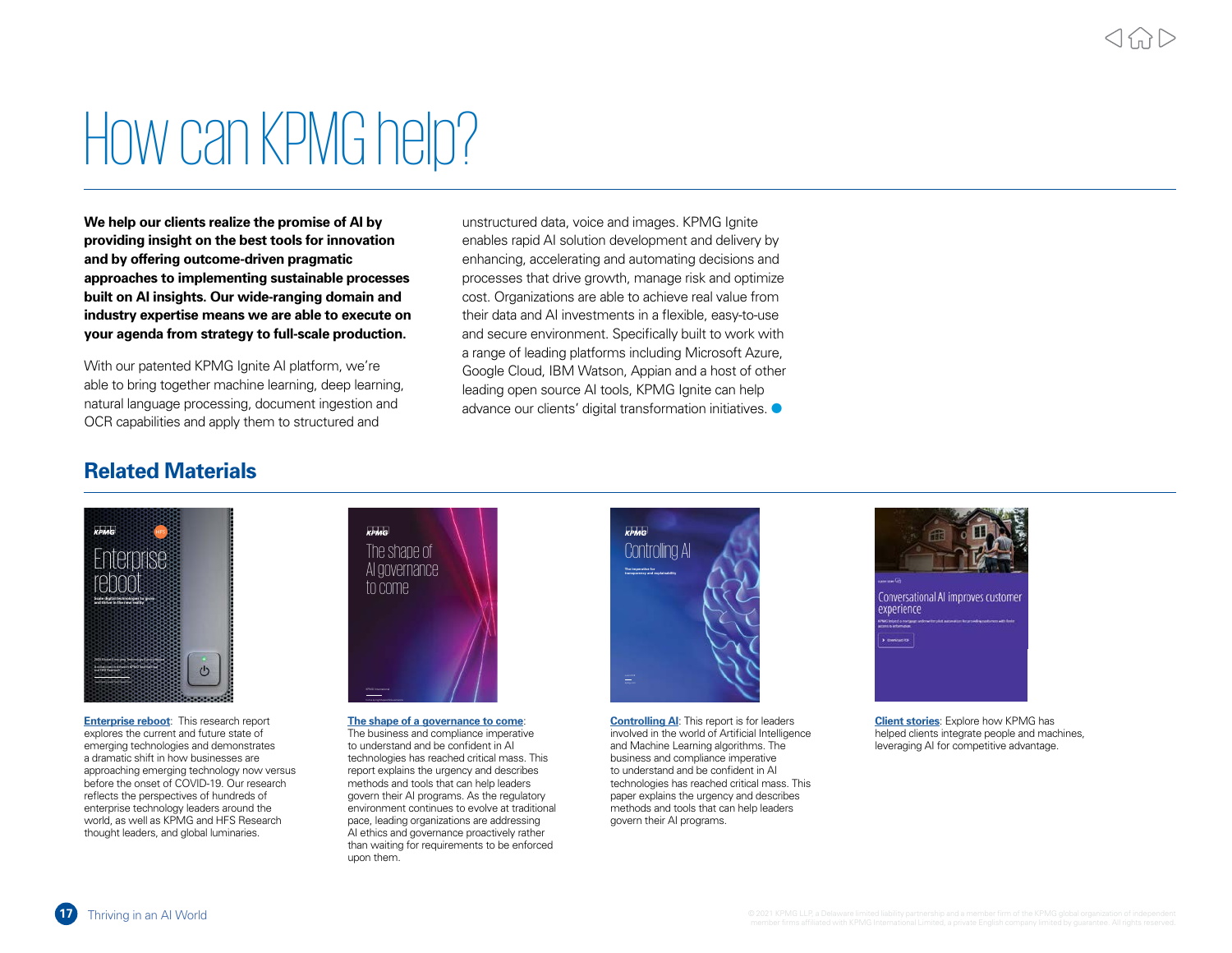## Authors

### **Sreekar Krishna, Ph.D** National Leader of Artificial Intelligence and Head of Data Engineering, KPMG sreekarkrishna@kpmg.com

Sreekar specializes in innovation and creative business solution delivery using AI-enabled digital transformation, specifically big data machine learning and knowledge from unstructured data. Working with KPMG's customers, he has helped evangelize the transition of various industry partners from the traditional data warehousing model to a more sophisticated big data analytics driven culture. He specializes in big data AI solutions that improve business process and customer engagement. Specifically, he focuses on the core areas of machine learning and its associated technologies like natural language processing, billion-scale data processing, ranking, information retrieval and simulation.

### **Ellen Campana, Ph.D** Head of Enterprise Artificial Intelligence, KPMG ellencampana@kpmg.com

Ellen is a technology leader with over 20 years of experience designing, developing and delivering transformative AI-based technology. At KPMG she has advised top 5 healthcare payor organizations and top 5 financial institutions in their transitions to enterprise AI. She has also supported companies in other verticals including major international food distribution, education, chemicals, entertainment, and telecommunications. Ellen has a deep grounding in AI, with dual Ph.D.s in Brain and Cognitive Science and Computer Science and a career path that has always focused on where humans and technology come together to achieve great things. She has built AI-based systems to help astronauts and chemists do their research and others to help triathletes up their game. She has invented systems for immersive technology-based classroom learning and for lowering the costs of medical care. Most importantly, she has invested in mentoring a generation of AI practitioners who will drive the innovations of the future.

### **Swami Chandrasekaran** Head of Digital Solutions Architecture, KPMG swamchan@kpmg.com

Swami drives technology and architecture for complex digital solutions. He has over 20 years of technology and engineering experience in delivering outcomes using "Process, AI, Data and Automation" in a broad range of industries. In his current role, he works with clients to architect solutions across several industries that combine AI including advanced analytics, IoT, AR/VR, and automation technologies deployed on multi-clouds. He has built middleware products and cloud-first AI platforms and has worked with clients in 20+ countries to deploy them successfully. Some of his recent work includes: Intelligent Conversational Agents, Risk Prediction & Monitoring, Restarting America (safe return to work), Trusted AI framework (for data provenance, bias detection & mitigation, model resiliency, model explainability, etc.), Ambient Data Management, Smart Inventory Management using Drones & Things, Multi-Cloud Architectures, Modern Data Catalog, Patient Front Door, Contact Center Modernization etc.

## **Additional contributors**

**Dr. Katia Walsh**, Chief Strategy and Artificial Intelligence Officer Levi Strauss & Co

**Kelly Combs**, Director, Advisory KPMG Digital Lighthouse

**Rob Dwyer**, Principal Federal Consulting Industry Leader

**Melissa Edwards**, Advisory Managing Director KPMG Digital Lighthouse

**Justin Hoss**, Principal Life Sciences Industry Leader **Agnel Kagoo**, Principal Capital Markets Consulting Industry Leader

**Todd Lohr**, Principal, Advisory KPMG Digital Lighthouse

**Roy Mathews**, Managing Director, Data & Analytics KPMG Digital Lighthouse

**David Neely, Advisory Managing Director** KPMG Digital Lighthouse

**Bill Nowacki**, Managing Director, Data & Analytics KPMG Digital Lighthouse

**Duleep Rodrigo**, Principal Consumer & Retail Consulting Industry Leader

**Anand Sekhar**, Advisory Managing Director KPMG Digital Lighthouse

**Martin Sokalski**, Principal, Advisory KPMG Digital Lighthouse

**Vince Vickers**, Principal Healthcare Consulting Industry Leader